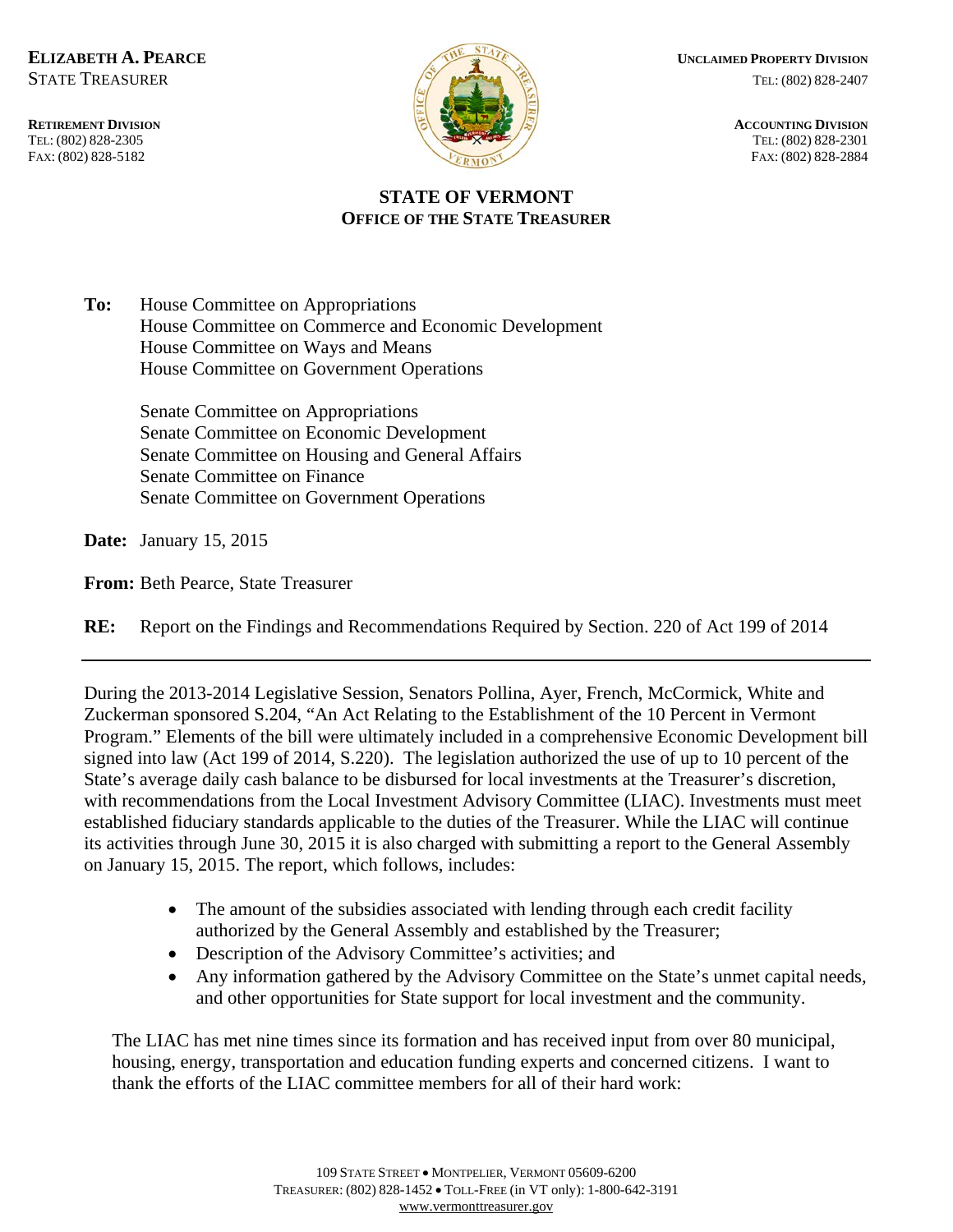# **OFFICE OF THE STATE TREASURER**

- Sarah Carpenter, Vice Chair, Executive Director, Vermont Housing Financing Agency
- Peter Adamczyk, Secretary, Energy Finance and Development Manager, Efficiency Vermont Designee
- Steve Greenfield, Chief Operating Officer, Vermont Economic Development Authority
- Bob Giroux, Executive Director, Vermont Municipal Bond Bank
- Tom Little, Vice President and General Counsel, Vermont Student Assistance Corporation Designee

I also want to thank Steve Wisloski, Deputy State Treasurer, and Tim Lueders-Dumont, Executive Assistant, for their significant policy contributions to this effort.

Throughout this effort I have been have been privileged to work with this diverse group of top professionals. The following recommendations and findings represents the Vermont way of getting things done—a collaborative approach to identifying issues, challenges and finding potential solutions and recommendations to the General Assembly.

I look forward to continuing to work with the legislature to identify opportunities to promote local investment and economic prosperity. There are many challenges ahead, but with our shared commitment, I am confident we will meet our mutual goals.

Sincerely,

Beth Pearce State Treasurer Chair, Local Investment Advisory Committee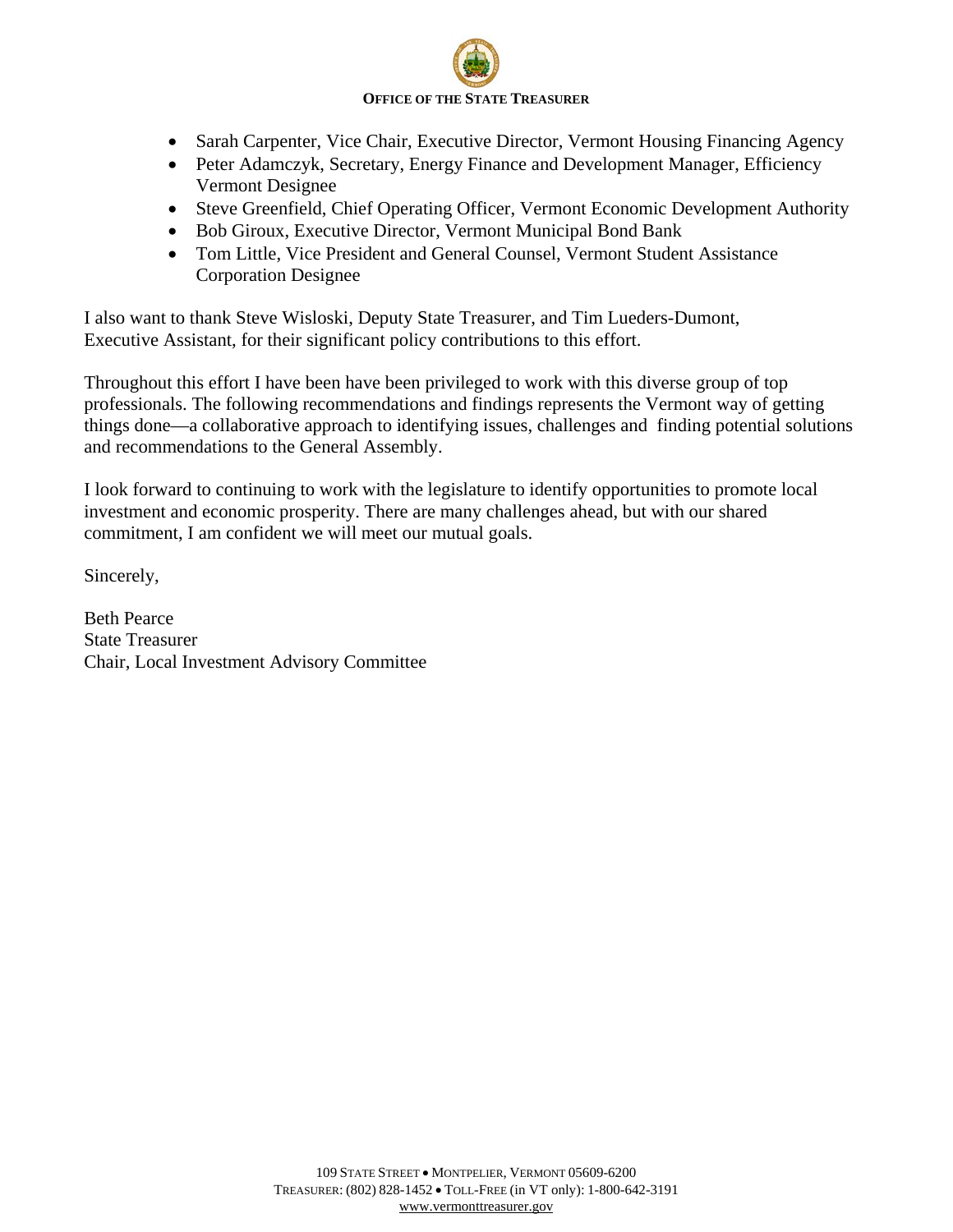# **Introduction and Current Status of Local Investments**

In November 2012, the Treasurer's Office convened a capital gaps/local investment working group to identify areas where capital was not matched to needs and then take steps to address these barriers with substantial proposals. This group met regularly over the next two years and included members of the Vermont General Assembly, Vermont Economic Development Authority, Vermont Housing Finance Agency, staff from the Gund Institute, Montpelier Community Development, Vermont Municipal Bond Bank, Vermont Student Assistance Corporation, Vermont Bankers Association, Efficiency Vermont, NeighborWorks of Western Vermont, and many others. A number of successful proposals were developed as a result. These successes lead to an expansion of the program with the mandate to invest "up to 10 percent of the State's average cash balance on terms acceptable to the Treasurer consistent with the provisions of the Uniform Prudent Investor Act, 14A V.S.A. chapter 9." (Section 23, Act 199 of 2014). As a result of the adoption of Act 199, The Working Group was provided additional structure and codified as the Local Investment Advisory Committee with the following membership:

- the State Treasurer or designee;
- the Chief Executive Officer of the Vermont Economic Development Authority or designee;
- the Chief Executive Officer of the Vermont Student Assistance Corporation or designee;
- the Executive Director of the Vermont Housing Finance Agency or designee;
- the Director of the Municipal Bond Bank or designee; and
- the Director of Efficiency Vermont or designee

As with the predecessor working group, the Advisory Committee was structured to assure significant input from subject matter experts and the community. The Advisory Committee was specifically charged to " invite regularly State organizations, citizens groups, and members of the public to Advisory Committee meetings to present information on needs for local investment, capital gaps, and proposals for financing; and to consult with constituents and review feedback on changes and needs in the local and State investment and financing environments. (Sec 24, Act 199 of 2014)"

To date, the Treasurer has commitments of \$25 million in local investments/credit facilities, of which just over \$14 million has been deployed to date as displayed in Attachment #1. All loans/investments created by these facilities are to be repaid to the Treasurer's Office with interest and appropriate reviews have been taken consistent with ongoing investment standards utilized by the Treasurer's Office. A brief description of the various initiatives follows:

• An increase in the Treasurer's Office current loan commitment to the Vermont Community Loan Fund from \$200,000 to \$500,000. The funds were dedicated to support VCLF's child care loan program. This, in turn, will provide child care subsidies, including services to lower income households and support jobs in the early education and child care industry.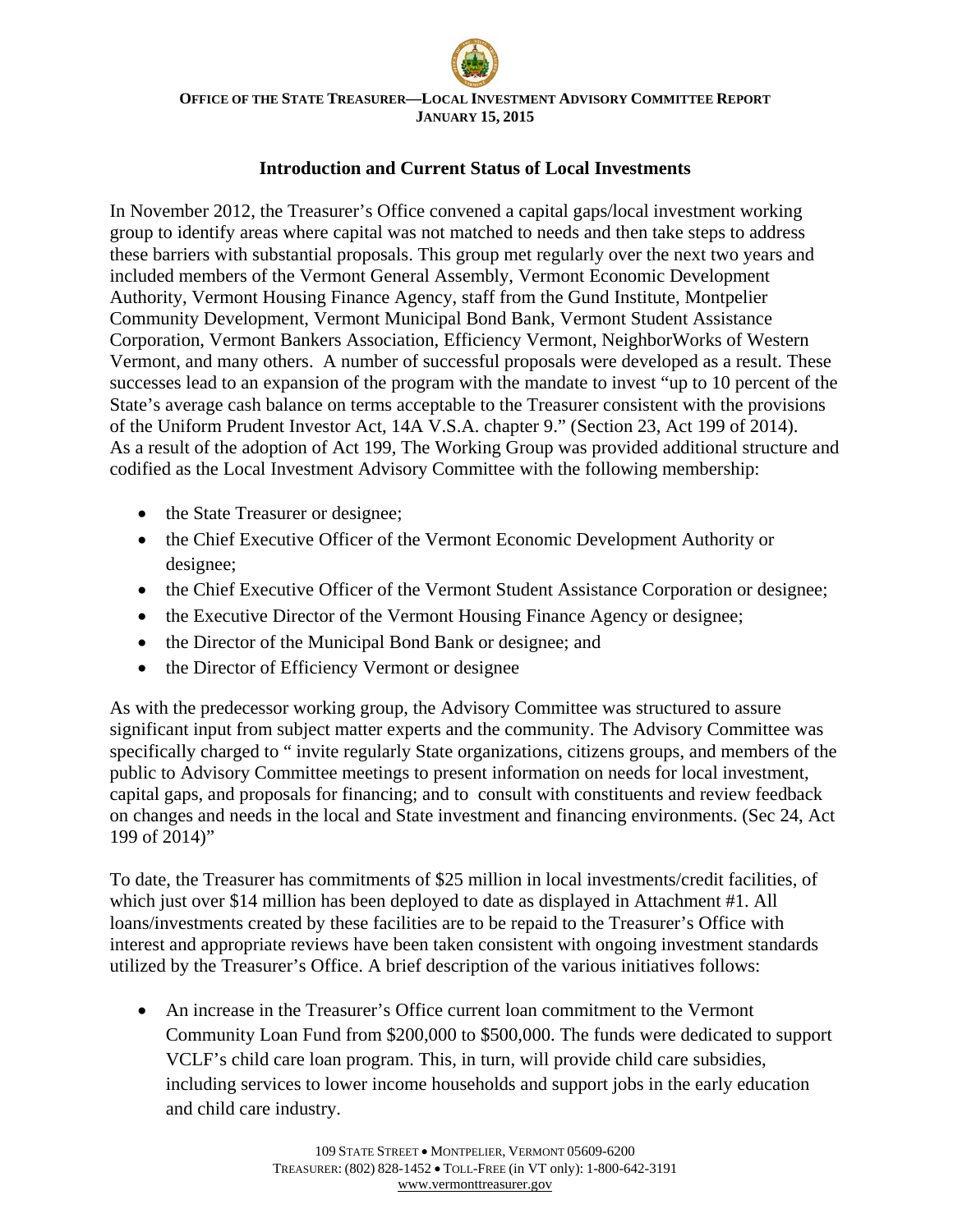- A legislative change was adopted to extend a line of credit from the Treasurer's Office to VEDA to support their activities including commercial energy efficiency and renewable energy capacity. This will lower VEDA's reliance on outside investment bank financing and lower the cost for entities financing though VEDA, supporting Vermont jobs and economic development, with a significant focus on commercial energy. The Treasurer's Office is committed to provide up to \$10 million in financing at terms acceptable to the Treasurer and with a guaranteed repayment. In other words, The Treasurer's Office leveraging state dollars to promote economic development and our energy goals at no risk to the taxpayer.
- In addition to the \$10 million commitment to VEDA, a residential energy credit facility was implemented with a maximum commitment of \$6.5 million. The loan programs leverage capital through a public-private partnership to help businesses save energy.
- \$2 million has been committed to NeighborWorks of Western Vermont that has implemented a statewide residential energy efficiency program. NeighborWorks is drawing these dollars down as they complete residential efficiency agreements. NeighborWorks' portfolio of energy efficiency retrofits is estimated to reduce annual carbon emissions by more than 5,300 pounds annually for an average annual cost savings of \$1,000 per household.
- The Treasurer's Office and the Local Investment Working Group also worked with VHFA on a multi-family energy financing strategy and provided \$2.8 million for VHFA's 2014 Multifamily Bond transaction, which involved financing for 329 housing units. The \$2.8 million financed 12 multi-family projects, including energy efficiency improvements representing 111 units of housing at Wright House in Shelburne and Bardwell House in Rutland. As part of the agreement, the State also provided its moral obligation to support bonds which will, among other things, fund rehabilitation and efficiency improvements at Rail City in St. Albans and Richmond Terrace in Rutland.
- Approximately \$1.7 million in residential energy efficiency capacity is available for commitment to reach the \$6.5 million total. The LIAC Committee expects to begin allocating these in the coming year.
- Up to \$8 million has been allocated, pursuant to the 2014 Capital Bill (Act 178 if 2014, Section 41) to create a state energy revolving fund. The loans will be used to make costeffective energy improvements that focus on bringing older State buildings up to Energy Star standards or better. Improvements could save the state between 5% to 10% on its energy bills. Individual projects are reviewed for technical specifications as well as a financial review to assure that the necessary savings can be generated. The first such proposal is currently under review.
- In addition to the direct investments noted above other actions have been taken to stimulate local investment. These include: (1) the adoption by the Legislature of a recommendation increasing the moral obligation authority for VEDA by \$15 million, (2) the application of existing moral obligation authority to the VHFA multi-family financing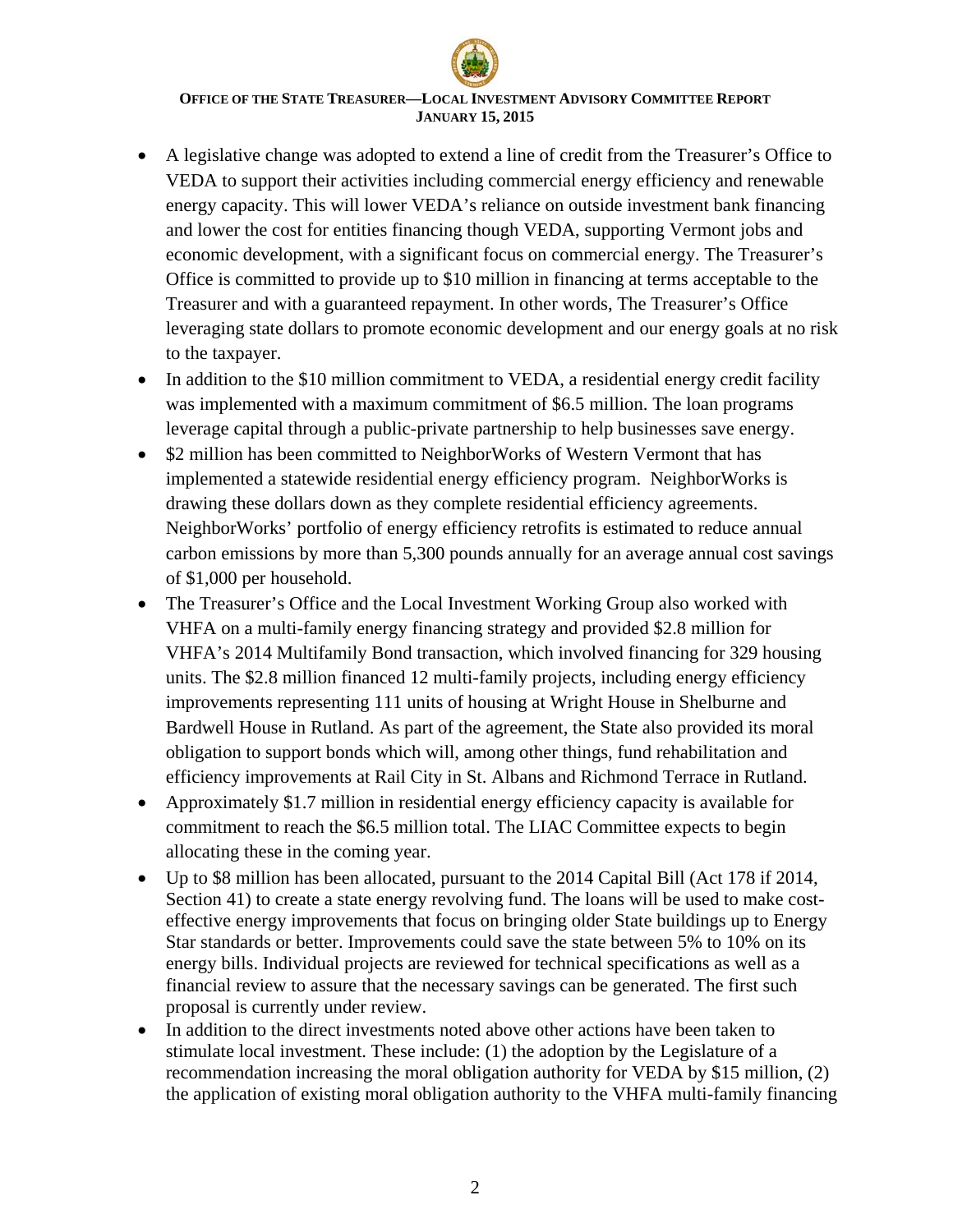

taken in conjunction with the energy initiatives cited above, and (3) the development of a loan program, for public and private groups, to develop electric vehicle charging stations using funds from the State Infrastructure Bank, to be administered by VEDA.

## **Remaining Capacity and Investment Parameters**

Act 199 of 2014, permits the Treasurer to obligate up to 10% of the State's average cash balance, including all other credit facilities noted above. The Treasurer is working with the assumption of just over \$8 million in remaining capacity at this time, including the \$1.7 million from the residential energy program. This is based on the cash position experienced in FY2014 and trends to date.

|         |         |         |         |         |         | Total Cash at Month End by Fiscal Year |         |         |         |         |         |         |
|---------|---------|---------|---------|---------|---------|----------------------------------------|---------|---------|---------|---------|---------|---------|
|         | July    | Aug     | Sept    | Oct     | Nov     | <b>Dec</b>                             | Jan     | Feb     | Mar     | Apr     | May     | June    |
| FY 2015 | 356.664 | 312.018 | 204.613 | 208.468 | 226.328 | 186,196                                |         |         |         |         |         |         |
| FY 2014 | 451.133 | 352.986 | 303.793 | 268,633 | 379.198 | 210,413                                | 253.250 | 239,247 | 260,878 | 270.419 | 322,392 | 397,373 |
| FY 2013 | 455.810 | 398.142 | 309.128 | 317.680 | 335.401 | 243.397                                | 302.682 | 309.674 | 330.375 | 340.467 | 345.171 | 453.447 |
| FY 2012 | 469.367 | 423.749 | 322.424 | 339,293 | 238,565 | 231.029                                | 295,941 | 301,147 | 351,852 | 337,127 | 355,256 | 474,626 |
| FY 2011 | 304.685 | 283.560 | 206.162 | 210.607 | 291.831 | 241.965                                | 350,356 | 345.497 | 370.728 | 393.772 | 411.138 | 517.941 |
| FY 2010 | 238.361 | 216.382 | 155.935 | 171.018 | 212.150 | 115.835                                | 184.003 | 179.814 | 234.468 | 206.011 | 254.762 | 366,060 |
| FY 2009 | 330,146 | 264.034 | 155.145 | 191.042 | 196,622 | 101,974                                | 142,038 | 168,199 | 163,151 | 94,131  | 192,240 | 288,057 |
| FY 2008 | 223.055 | 178.125 | 134.486 | 152.450 | 189.068 | 159.909                                | 200.184 | 189.802 | 193.561 | 251.487 | 285,668 | 377,883 |
| FY 2007 | 302.199 | 238.251 | 125,996 | 127.647 | 175.515 | 115.177                                | 163,358 | 160,822 | 154.913 | 165.284 | 218.990 | 345,751 |
| FY 2006 | 283.267 | 238.309 | 162.496 | 155.869 | 205.966 | 125.214                                | 171.493 | 161.727 | 178.894 | 205.052 | 229.566 | 343,079 |
| FY 2005 | 307.014 | 267.981 | 163.880 | 162.203 | 188.269 | 122.544                                | 171.856 | 157.257 | 166.449 | 166.056 | 200.961 | 315.096 |
| Average | 338.336 | 288.503 | 204.005 | 209.537 | 239.901 | 168.514                                | 223.516 | 221.319 | 240.527 | 242.981 | 281.614 | 387,931 |

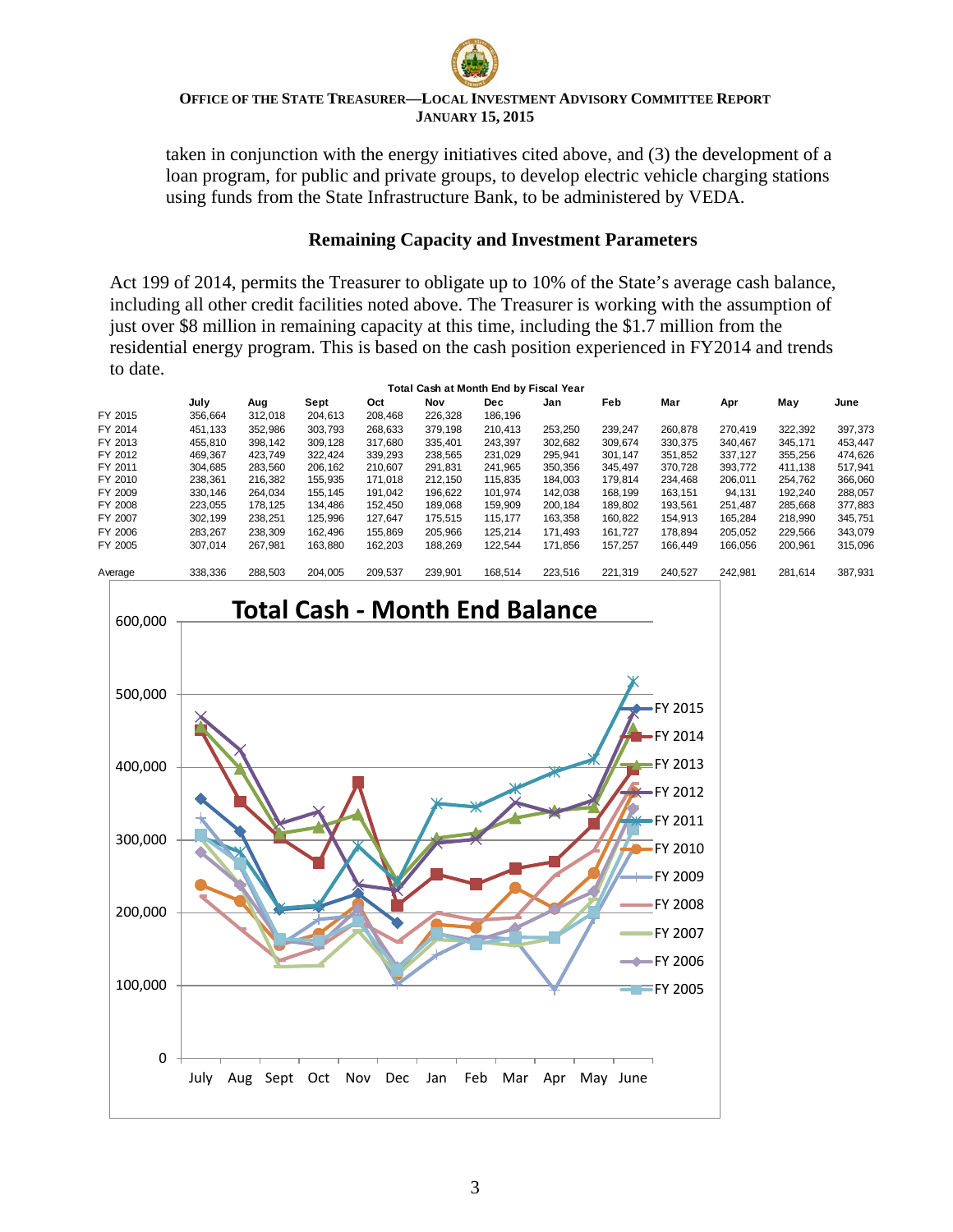The above balances are also somewhat volatile with some seasonal peaks and lows. Any local investments made through the above programs needs to take into consideration the need to have ample cash to meet the state's obligations during the "low" periods. Accordingly, maturity periods must be kept somewhat conservative for the investment portfolio. While the above chart identifies month end-points, the Treasurer's Office also tracks the average cash position which impacts the total amount available for investment. In FY 2013, this averaged \$352 million, given this figure the total capacity of available cash would be approximately \$10 million over the existing commitments. In FY 2014, however, this dropped to \$315 million, reducing the capacity to roughly \$6.5 million plus the \$1.7 million committed to energy efficiency for a total of \$8.2 million. We are currently tracking FY 2015 balances and see some potential for further reduction as well as the possibility of reallocation of existing commitments to optimize cash flow.

As a consequence of both the total available dollars and the nature of the cash flows, the Treasurer's Office is recommending that a portion of the invested dollars be kept very liquid, under one year with a maximum maturity of no more that 10 to 12 years. While we recognize the need for local investment, the liquidity needs for state disbursements must also be also met. These parameters limit the uses of local investment dollars available through this program. Later in the report, the LIAC has provided a matrix for several areas of potential need, including capital gaps outside of the parameters that can be met with these dollars. We hope this information will spur additional discussion of ways to address these gaps.

# **Process and Next Steps**

The LIAC agreed that first steps would be to conduct a public hearing on various investment needs and, based on the results, identify four to five areas on which to focus its efforts. A hearing was conducted on August 21, 2014, with a variety of stakeholders identifying needs for local investment. On the basis of this hearing and data previously conducted through the predecessor Local Investment Working Group, the LIAC voted to concentrate its efforts in four areas:

- Housing and Energy
- Transportation
- Municipal Infrastructure, wastewater and commercial development
- Financing post-secondary education

The LIAC then held meetings on each of these topics. An expert panel presented on each issue with stakeholders invited to comment. The structure of these meetings included the following outline, which subsequently became the basis for the findings included in the report:

- Existing Sources
- Capital gaps
- Issues that create barriers to capital reaching needed areas including: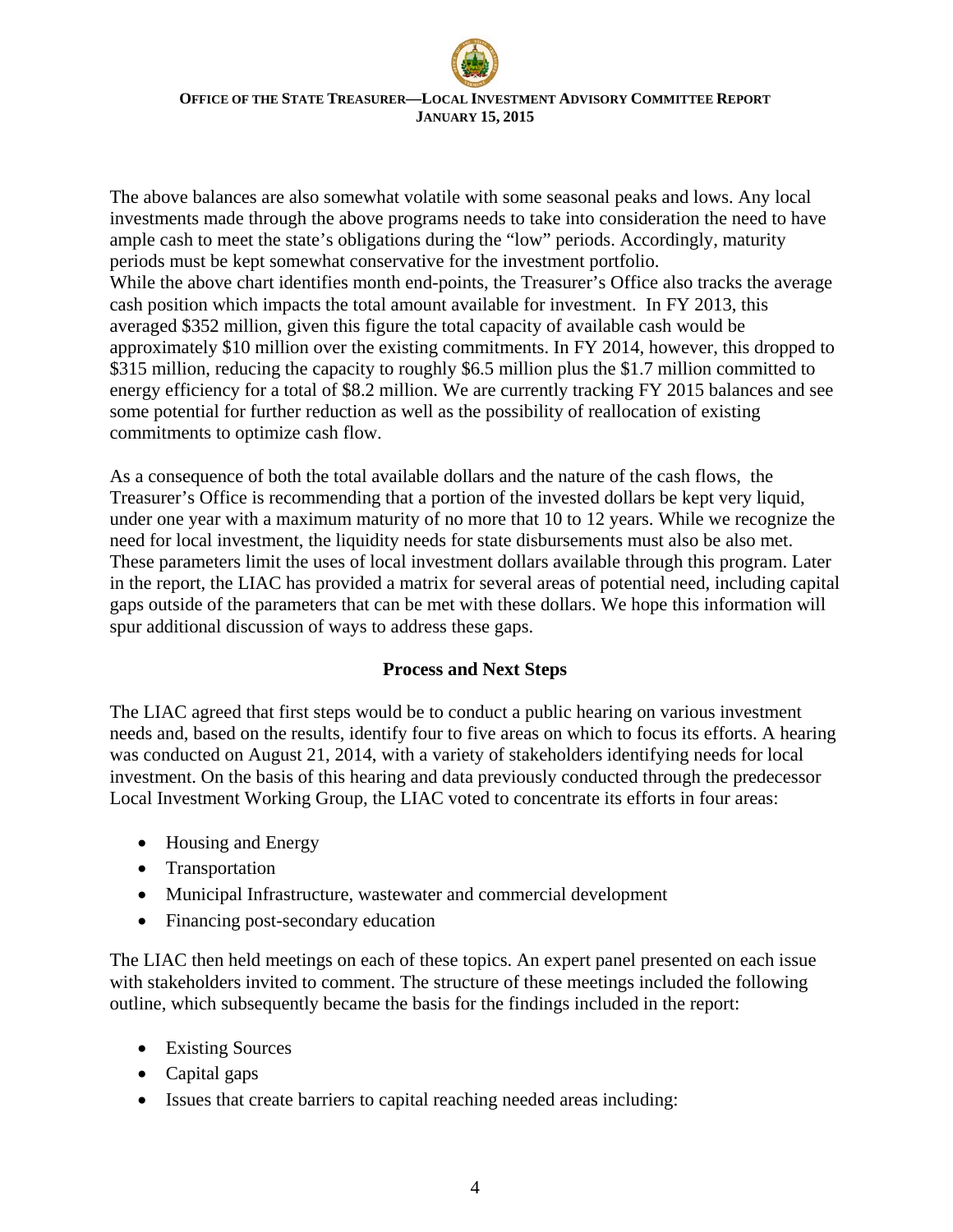- o Regulatory issues/concerns
- o Transaction terms (size, maturity period, etc.)
- o Educational, organizational, administrative barriers
- o General barriers

The above resulted in general discussion of potential areas for investment. The LIAC has announced to participating stakeholders (and will undertake further announcements) that it will receive proposals in the four areas noted above beginning February 2, 2015 and ending March 2, 2015.

These proposals will be reviewed by the LIAC and recommendations made to the Treasurer. The Treasurer's Office will make a further determination based on fiduciary responsibilities consistent with existing statute with the objective of committing remaining capacity by June 30, 2015. The Treasurer's Office and the LIAC anticipates additional discussion with the House and Senate Committees on Economic Development to further this process.

# **Additional Recommendations**

Please note, the LIAC process pertains to the investment of dollars associated with the 10% in Vermont program. In the course of the Committee's review, the LIAC identified additional areas of need that would not be met by this investment solution. There areas are outlined below:

- There is a need for long-term fixed-rate debt beyond the 10-12 year limitations associated with the assets available for this program. For example, many of the housing needs require 30-40 year fixed rate debt. As noted, much of the need cannot be met by debt alone, but would require grants or equity capital. For instance many of the municipal infrastructure improvements, wastewater systems, and drinking water systems projects were originally constructed with federal grants that are no longer available.
- Gap capital in the form of equity is still in need especially in the area of housing.
- There is a continued need to provide incentives to encourage all investors (banks, insurance companies, corporations, high-wealth individuals) to invest directly with state issuing agencies—purchase, bonds, debt, and tax credits.
- In the area of education, the Committee notes that the interest rate for federal education loans is above market rates. The Committee recommends that the Legislature encourage Congress and the Administration to lower these rates.
- Private activity bonds could be a possible resource to provide funding for low-cost higher-education loans (the State currently has excess PAB availability), but ambiguity in the tax code makes loans unavailable to a student's parent or to refinance a student loan. These are further outlined in the footnotes included in the LIAC findings related to higher education. The Committee recommends the General Assembly adopt the appropriate resolution exploring these issues and urging appropriate action by the IRS and U.S. Treasury.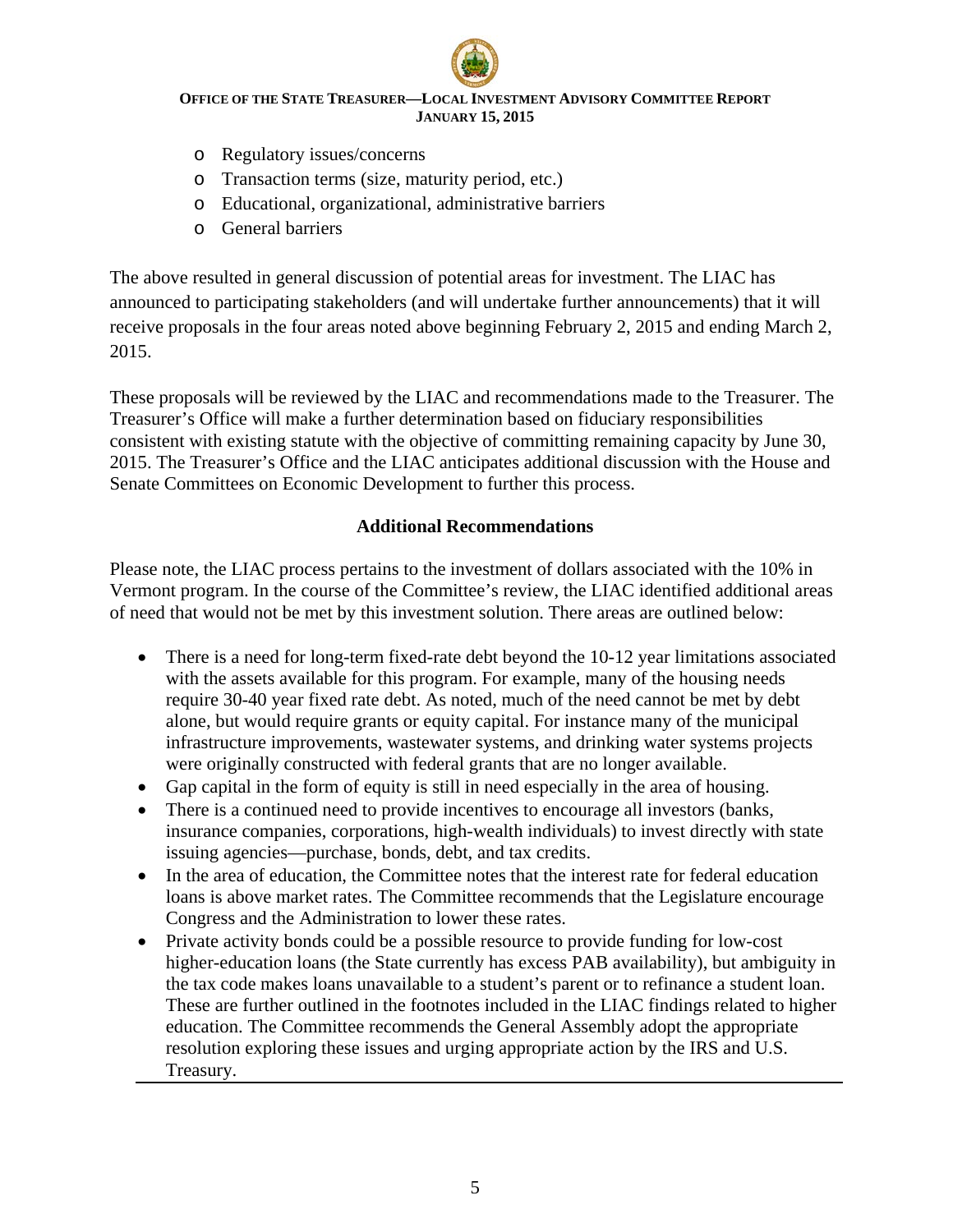- $\triangleright$  Minutes, Agendas, and Materials from the Local Investment Advisory Committee meetings can be found on the Treasurer's Website:
	- o <http://www.vermonttreasurer.gov/cash-investments>
	- **October 22, 2014 Meeting on Housing and Energy:**
		- o [http://www.vermonttreasurer.gov/sites/treasurer/files/pdf/misc/LIAC\\_Minutes\\_10](http://www.vermonttreasurer.gov/sites/treasurer/files/pdf/misc/LIAC_Minutes_10_22_2014%20Approved%20on%2011.5.2014.pdf) [\\_22\\_2014%20Approved%20on%2011.5.2014.pdf](http://www.vermonttreasurer.gov/sites/treasurer/files/pdf/misc/LIAC_Minutes_10_22_2014%20Approved%20on%2011.5.2014.pdf)
	- **November 5, 2014 Meeting on Municipal Infrastructure:**
		- o [http://www.vermonttreasurer.gov/sites/treasurer/files/pdf/misc/11%205%202014](http://www.vermonttreasurer.gov/sites/treasurer/files/pdf/misc/11%205%202014%20Mins%20%20Final%20Version%20%20Approved%20Mins%20.pdf) [%20Mins%20%20Final%20Version%20%20Approved%20Mins%20.pdf](http://www.vermonttreasurer.gov/sites/treasurer/files/pdf/misc/11%205%202014%20Mins%20%20Final%20Version%20%20Approved%20Mins%20.pdf)
	- **December 9, 2014 Meeting on Transportation:**
		- o [http://www.vermonttreasurer.gov/sites/treasurer/files/pdf/misc/LIAC%20Final%2](http://www.vermonttreasurer.gov/sites/treasurer/files/pdf/misc/LIAC%20Final%20Mins.12.9.2014.pdf) [0Mins.12.9.2014.pdf](http://www.vermonttreasurer.gov/sites/treasurer/files/pdf/misc/LIAC%20Final%20Mins.12.9.2014.pdf)
	- **January 6, 2015 Meeting on Higher Education:** 
		- o [http://www.vermonttreasurer.gov/sites/treasurer/files/pdf/misc/LIAC%20MINS%](http://www.vermonttreasurer.gov/sites/treasurer/files/pdf/misc/LIAC%20MINS%201.6.2015%20final.pdf) [201.6.2015%20final.pdf](http://www.vermonttreasurer.gov/sites/treasurer/files/pdf/misc/LIAC%20MINS%201.6.2015%20final.pdf)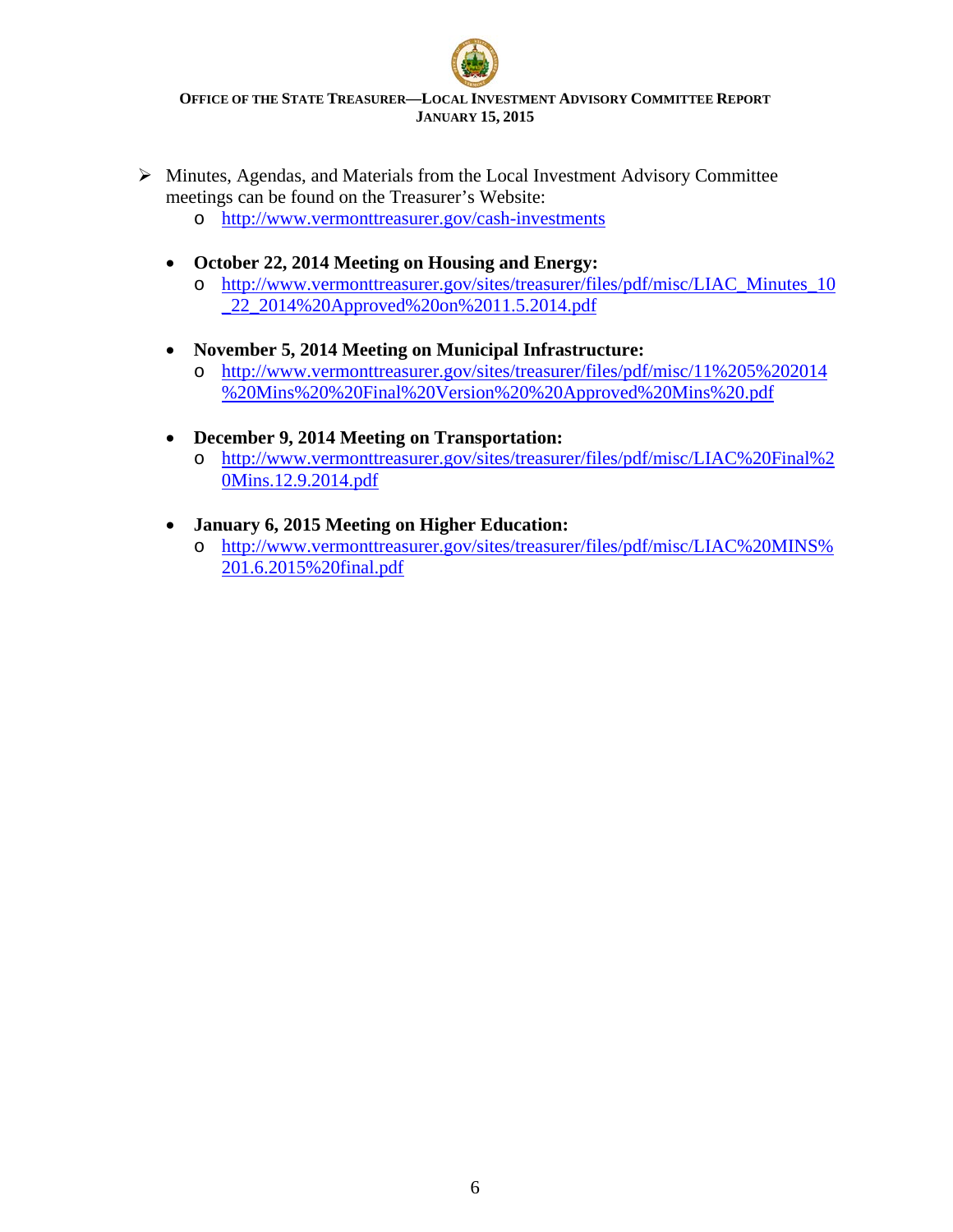

# **Local Investment Advisory Committee Findings: Housing and Energy**

|                    | <b>Resources</b>                                                                                                                                                                                                                                                                                                                                                                                                                                                                                                                                                                                                                                                                                                                                                                                                                                                                                |                                                                                                                                                                                                                                                                                                                                                |                                                                                                                                                                                                                                                                                                                                                                               | <b>Barriers to Financing</b>                                                                                                                                                                                                                |                                                                                                                                                                                                                                                                                                                                                                  |                                                                                                                                                                                                                                                                                                                                                              |
|--------------------|-------------------------------------------------------------------------------------------------------------------------------------------------------------------------------------------------------------------------------------------------------------------------------------------------------------------------------------------------------------------------------------------------------------------------------------------------------------------------------------------------------------------------------------------------------------------------------------------------------------------------------------------------------------------------------------------------------------------------------------------------------------------------------------------------------------------------------------------------------------------------------------------------|------------------------------------------------------------------------------------------------------------------------------------------------------------------------------------------------------------------------------------------------------------------------------------------------------------------------------------------------|-------------------------------------------------------------------------------------------------------------------------------------------------------------------------------------------------------------------------------------------------------------------------------------------------------------------------------------------------------------------------------|---------------------------------------------------------------------------------------------------------------------------------------------------------------------------------------------------------------------------------------------|------------------------------------------------------------------------------------------------------------------------------------------------------------------------------------------------------------------------------------------------------------------------------------------------------------------------------------------------------------------|--------------------------------------------------------------------------------------------------------------------------------------------------------------------------------------------------------------------------------------------------------------------------------------------------------------------------------------------------------------|
| <b>Category:</b>   | <b>Existing Sources</b>                                                                                                                                                                                                                                                                                                                                                                                                                                                                                                                                                                                                                                                                                                                                                                                                                                                                         | Education/Organization/                                                                                                                                                                                                                                                                                                                        | <b>Financing</b>                                                                                                                                                                                                                                                                                                                                                              | <b>Regulatory</b>                                                                                                                                                                                                                           | <b>General</b>                                                                                                                                                                                                                                                                                                                                                   | <b>Other Notes</b>                                                                                                                                                                                                                                                                                                                                           |
| <b>Housing and</b> |                                                                                                                                                                                                                                                                                                                                                                                                                                                                                                                                                                                                                                                                                                                                                                                                                                                                                                 | Admin.                                                                                                                                                                                                                                                                                                                                         | Limitations (term,                                                                                                                                                                                                                                                                                                                                                            | <b>Requirements</b>                                                                                                                                                                                                                         | <b>Barriers</b>                                                                                                                                                                                                                                                                                                                                                  |                                                                                                                                                                                                                                                                                                                                                              |
| <b>Energy</b>      |                                                                                                                                                                                                                                                                                                                                                                                                                                                                                                                                                                                                                                                                                                                                                                                                                                                                                                 |                                                                                                                                                                                                                                                                                                                                                | size, time)                                                                                                                                                                                                                                                                                                                                                                   |                                                                                                                                                                                                                                             |                                                                                                                                                                                                                                                                                                                                                                  |                                                                                                                                                                                                                                                                                                                                                              |
| Homeownership      | Banks - http://www.vtbanker.com/<br>Credit Unions http://www.vermontcreditunions.com/<br><b>USDA Rural Development</b><br>http://www.rurdev.usda.gov/NH-VTHome.html<br>http://www.rurdev.usda.gov/HSF_SFH.html<br><b>Rural Housing Guaranteed Loan</b><br><b>Rural Housing Direct Loan</b><br>Rural Repair and Rehabilitation Loan and Grant<br>Vermont Housing Finance Agency (VHFA)<br>http://www.vhfa.org/<br>It was noted that the banking, credit unions, and<br>mortgage industry has access to capital, and that rates<br>are favorable for individuals who are credit-worthy,<br>but there are many who fall on the other end of the<br>access-to credit continuum and that is where there is<br>the most amount of need.<br>Most mortgages are being underwritten to federal<br>GSE standards (Fannie Mae, Freddy Mac, Ginnie<br>Mae) and provide liquidity to financial institutions. | The process for individuals to<br>obtain a mortgage in the current<br>climate is much more complicated<br>than it was five years ago and this<br>is a barrier for every borrower on<br>the continuum. (Dodd Frank and<br>CFBP)<br>Federal underwriting standards are<br>complicated can be limiting to<br>some VT properties and<br>borrowers. | Generally d own payment<br>requirements and closing<br>costs have increased.<br>USDA RD has some<br>flexibility to go to very low<br>FICO scores in certain cases.<br>Federal secondary markets<br>are dictating size, length and<br>terms of many mortgages.<br>Limited overlap between<br>people who are homeowners<br>and also eligible for income-<br>qualified programs. | NeighborWorks<br>Alliance of Vermont<br>homeownership<br>centers provide pre<br>and post<br>homeownership<br>counseling, but there<br>is no strong steady<br>revenue source to<br>support this work.<br>http://www.vthomec<br>wnership.org/ | Lack of down<br>payment and<br>closing cost<br>assistance is a<br>significant barrier<br>for many.<br>In many<br>communities there<br>is lack of data or<br>comparable sales<br>for appraisals.<br>There is little<br>investment in<br>private capital for<br>mortgage financing<br>for VHFA bonds<br>that might allow<br>longer term more<br>flexible mortgages | For single-<br>family housing,<br>there is a not a<br>lot of new<br>activity.<br>1 in 10 Vermont<br>homes are<br>supported by<br><b>USDA</b><br>guarantee.<br>Appraisals and<br>construction<br>costs are<br>creating issues<br>for borrowers<br>and lenders.<br>The issue is that<br>appraisal value<br>is less than the<br>actual cost of<br>construction. |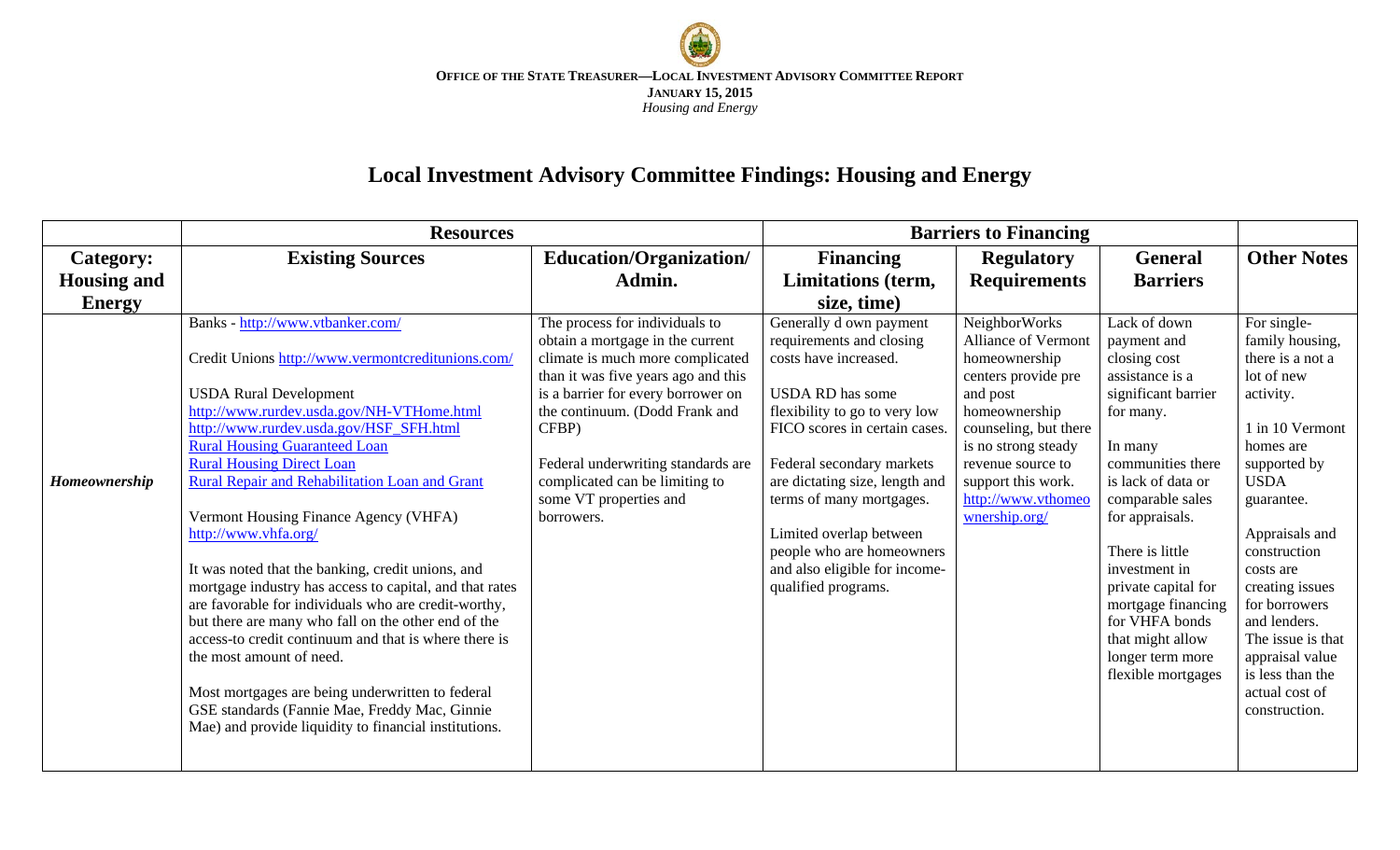

|                        | <b>Resources</b>                                    |                                                                      | <b>Barriers to Financing</b> |                                        |                                |                                  |
|------------------------|-----------------------------------------------------|----------------------------------------------------------------------|------------------------------|----------------------------------------|--------------------------------|----------------------------------|
| Category:              | <b>Existing Sources</b>                             | Education/Organization/                                              | <b>Financing</b>             | <b>Regulatory</b>                      | <b>General</b>                 | <b>Other Notes</b>               |
| <b>Housing and</b>     |                                                     | Admin.                                                               | <b>Limitations</b> (term,    | <b>Requirements</b>                    | <b>Barriers</b>                |                                  |
| <b>Energy</b>          |                                                     |                                                                      | size, time)                  |                                        |                                |                                  |
|                        | USDA RD mortgage programs cover most of             |                                                                      |                              |                                        |                                |                                  |
| Homeownership          | Vermont. Have 100% financing for qualified buyers.  |                                                                      |                              |                                        |                                |                                  |
|                        | Banks - http://www.vtbanker.com/                    | No easy one-stop-shop for energy                                     | Energy loans, particularly   | Energy code                            | The lack of                    | Still a lack of                  |
|                        |                                                     | loan programs.                                                       | those that go with improving | enforcement is very                    | centralization of              | consumer                         |
|                        | Credit Unions - http://www.vermontcreditunions.com/ |                                                                      | the building envelope should | limited and not well                   | information.                   | interest in                      |
|                        | <b>Efficiency Vermont</b>                           | Federal regulations are<br>burdensome and energy                     | be long term.                | integrated with other<br>building code | Credit is generally            | pursuing some<br>of the existing |
|                        | https://www.efficiencyvermont.com/For-My-           | improvements are frequently not                                      | Some ARRA funds              | enforcement.                           | available for                  | resources.                       |
|                        | home/Financing/Financing/Financing-Overview         | reflected in property values.                                        | remaining for interest-rate  |                                        | borrowers who are              |                                  |
|                        |                                                     |                                                                      | reductions for income-       | <b>Efficiency Vermont</b>              | able to qualify                | Consumers                        |
| Homeownership          | NeighborWorks Alliance of Vermont                   | Many homeowners need a lot of                                        | qualified PACE applicants.   | can only claim                         | without counting               | unwilling to pay                 |
| <b>Energy Programs</b> | http://www.vthomeownership.org/                     | handholding through the decision                                     |                              | savings for energy                     | the value of the               | up front for                     |
|                        |                                                     | process. Not a lot of capacity for                                   |                              | savings above code.                    | energy savings.                | energy audits.                   |
|                        | NWWVT Heat Squad http://heatsquad.org/              | this service, which can run over                                     |                              |                                        |                                |                                  |
|                        |                                                     | \$500 per potential project.                                         |                              | Weatherization                         | Cost of Residential            | Over 80% of the                  |
|                        | <b>PACE</b>                                         |                                                                      |                              | programs for low                       | <b>Building Energy</b>         | elderly are                      |
|                        | https://www.efficiencyvermont.com/For-My-           | No strong steady revenue source to                                   |                              | income families are                    | Standards (RBES)               | homeowners.                      |
|                        | Home/Financing/Financing/PACE-Overview              | support this work and education.                                     |                              | limited and lack<br>resources. Most    | and "stretch codes"<br>for new |                                  |
|                        | 504. Rural Repair and Rehabilitation Loans and      | Loan size generally too small to<br>allow for needed overhead costs. |                              | eligible families                      | construction will              |                                  |
|                        | Grants                                              |                                                                      |                              | unable to pay back                     | increase housing               |                                  |
|                        | http://www.rurdev.usda.gov/had-rr loans grants.html | No requirements for disclosure of                                    |                              | loans.                                 | costs.                         |                                  |
|                        | Vermont Weatherization Program                      | energy use other than voluntary                                      |                              |                                        |                                |                                  |
|                        | http://dcf.vermont.gov/oeo/weatherization           | ones.                                                                |                              |                                        | Homebuyers do not              |                                  |
|                        |                                                     |                                                                      |                              |                                        | have access to                 |                                  |
|                        | VerMod High Performance Home                        |                                                                      |                              |                                        | uniform measures               |                                  |
|                        | http://www.vhcb.org/mhip/                           |                                                                      |                              |                                        | of energy usage                |                                  |
|                        |                                                     |                                                                      |                              |                                        | costs in Vermont.              |                                  |
|                        |                                                     |                                                                      |                              |                                        |                                |                                  |
|                        |                                                     |                                                                      |                              |                                        |                                |                                  |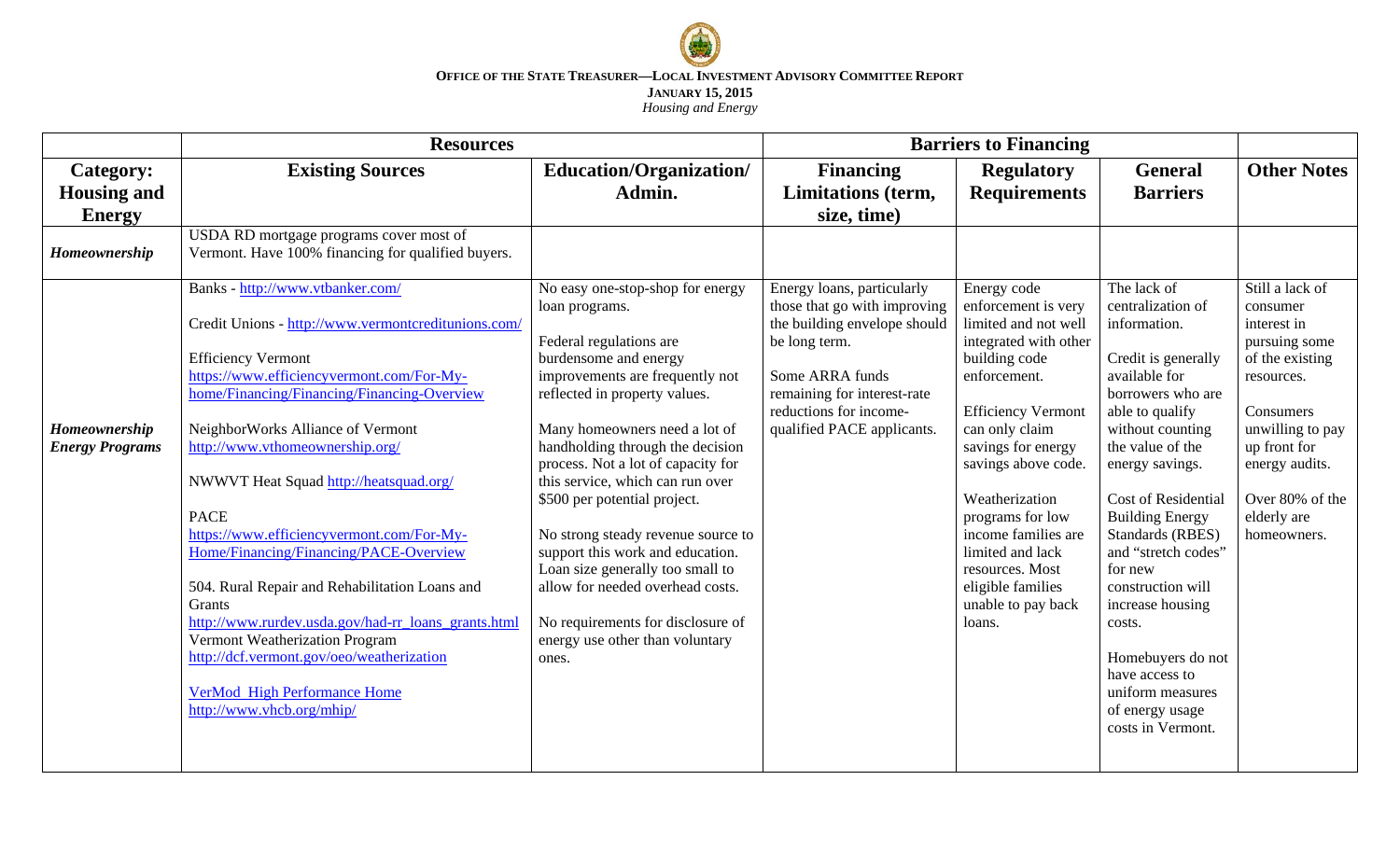

|                                                          | <b>Resources</b>                                                                                                                                                                                                                                                                                                                                                                                                                                                                                                                                                                                                                                                       |                                                                                                                                                                                                                                                                                                                                                 | <b>Barriers to Financing</b>                  |                                          |                                                                                                                                                                    |                                                                                                                                                                                                                                            |
|----------------------------------------------------------|------------------------------------------------------------------------------------------------------------------------------------------------------------------------------------------------------------------------------------------------------------------------------------------------------------------------------------------------------------------------------------------------------------------------------------------------------------------------------------------------------------------------------------------------------------------------------------------------------------------------------------------------------------------------|-------------------------------------------------------------------------------------------------------------------------------------------------------------------------------------------------------------------------------------------------------------------------------------------------------------------------------------------------|-----------------------------------------------|------------------------------------------|--------------------------------------------------------------------------------------------------------------------------------------------------------------------|--------------------------------------------------------------------------------------------------------------------------------------------------------------------------------------------------------------------------------------------|
| Category:<br><b>Housing and</b>                          | <b>Existing Sources</b>                                                                                                                                                                                                                                                                                                                                                                                                                                                                                                                                                                                                                                                | Education/Organization/<br>Admin.                                                                                                                                                                                                                                                                                                               | <b>Financing</b><br><b>Limitations</b> (term, | <b>Regulatory</b><br><b>Requirements</b> | <b>General</b><br><b>Barriers</b>                                                                                                                                  | <b>Other Notes</b>                                                                                                                                                                                                                         |
| <b>Energy</b><br>Homeownership<br><b>Energy Programs</b> | For borrowers with good credit and income, energy<br>efficiency and renewable financing is accessible.<br>Vermont Weatherization Program operating through<br>the regional Community Action offices can provide<br>grants to some low income families.<br>NeighborWorks Alliance of Western Vermont<br>operates revolving loan funds with some grants to do<br>home repair and weatherization. There is no strong<br>steady revenue source to support this work.<br>VHCB, in conjunction with High Meadows<br>Foundation and a number of other partners have<br>developed a locally produced modular home<br>(VerMod) that can replace low efficiency mobile<br>homes. |                                                                                                                                                                                                                                                                                                                                                 | size, time)                                   |                                          | <b>Marginal borrowers</b><br>with lower income<br>will have a harder<br>time finding access<br>to financing options<br>because they<br>cannot take on the<br>debt. | There are a large<br>number of<br>individuals who<br>are lower-middle<br>income and<br>middle-income<br>who have need<br>for retrofits and<br>funding for<br>efficiency<br>upgrades that is<br>not being met<br>and requires<br>attention. |
| <b>Other Energy Loan</b><br><b>Programs</b>              | VEDA programs:<br><b>Commercial Energy Loan Program</b><br>http://www.veda.org/financing-options/vermont-<br>commercial-financing/commercial-energy-loan-<br>program/<br>Small Business Energy Loan Program<br>http://www.veda.org/financing-options/vermont-<br>commercial-financing/small-business-energy-loan-<br>program/                                                                                                                                                                                                                                                                                                                                          | VEDA has done \$27 million in<br>direct energy loans.<br>In addition to direct loans to<br>businesses, VEDA also offers loan<br>guarantees for energy efficiency<br>loans made by participating<br>financial institutions in the Energy<br>Loan Guarantee Program.<br>Vermont's allocation of \$6.45<br>million of QECB's has not been<br>used. |                                               |                                          |                                                                                                                                                                    |                                                                                                                                                                                                                                            |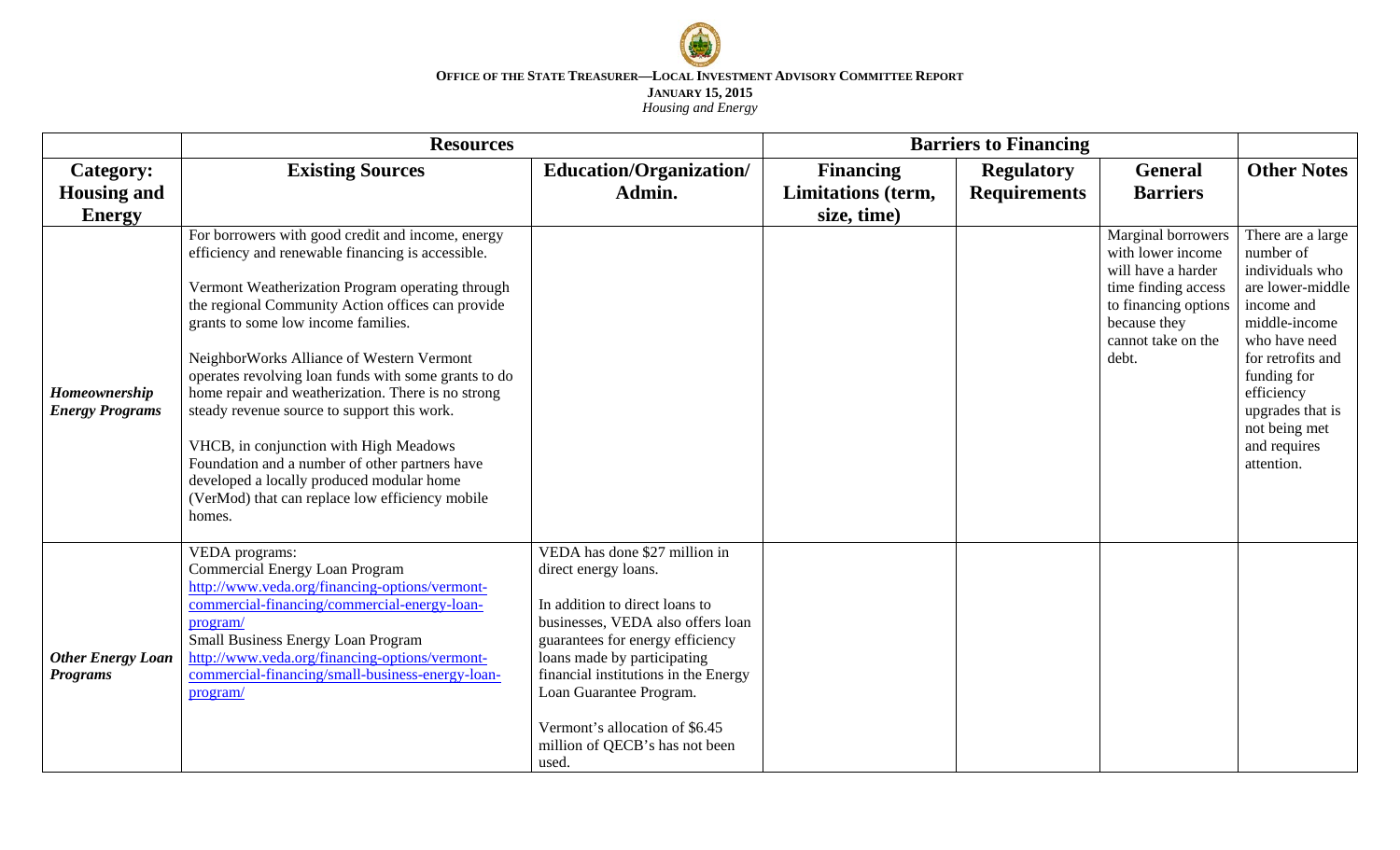

|                                             | <b>Resources</b>                                                                                                                                                                                          | <b>Barriers to Financing</b> |                    |                     |                 |                    |
|---------------------------------------------|-----------------------------------------------------------------------------------------------------------------------------------------------------------------------------------------------------------|------------------------------|--------------------|---------------------|-----------------|--------------------|
| Category:                                   | <b>Existing Sources</b>                                                                                                                                                                                   | Education/Organization/      | <b>Financing</b>   | <b>Regulatory</b>   | <b>General</b>  | <b>Other Notes</b> |
| <b>Housing and</b>                          |                                                                                                                                                                                                           | Admin.                       | Limitations (term, | <b>Requirements</b> | <b>Barriers</b> |                    |
| <b>Energy</b>                               |                                                                                                                                                                                                           |                              | size, time)        |                     |                 |                    |
|                                             | Montpelier Heating District Loan Program:<br>http://www.veda.org/financing-options/vermont-<br>commercial-financing/montpelier-district-heating-<br>loan/                                                 |                              |                    |                     |                 |                    |
|                                             | <b>Agricultural Energy Loan Program:</b><br>http://www.veda.org/financing-options/vermont-<br>agricultural-financing/                                                                                     |                              |                    |                     |                 |                    |
|                                             | <b>Energy Loan Guarantee Program</b><br>http://www.veda.org/financing-options/vermont-<br>commercial-financing/energy-loan-guarantee-<br>program/                                                         |                              |                    |                     |                 |                    |
| <b>Other Energy Loan</b><br><b>Programs</b> | Participating Lenders:<br>http://www.veda.org/wp-content/uploads/061014-rev.-<br><b>EELGP-Participating-Lenders.pdf</b>                                                                                   |                              |                    |                     |                 |                    |
|                                             | <b>Efficiency Vermont Programs:</b><br>Heat Saver Loan program(in partnership with the<br>Department of Public Service):<br>https://www.efficiencyvermont.com/docs/for_my_ho<br>me/evt-heatsaver-loan.pdf |                              |                    |                     |                 |                    |
|                                             | Energy Loan Guarantee Program, Business Energy<br>Loan Program (in partnership with Opportunities<br>Credit Union)<br>https://www.efficiencyvermont.com/For-My-<br><b>Business/Financing</b>              |                              |                    |                     |                 |                    |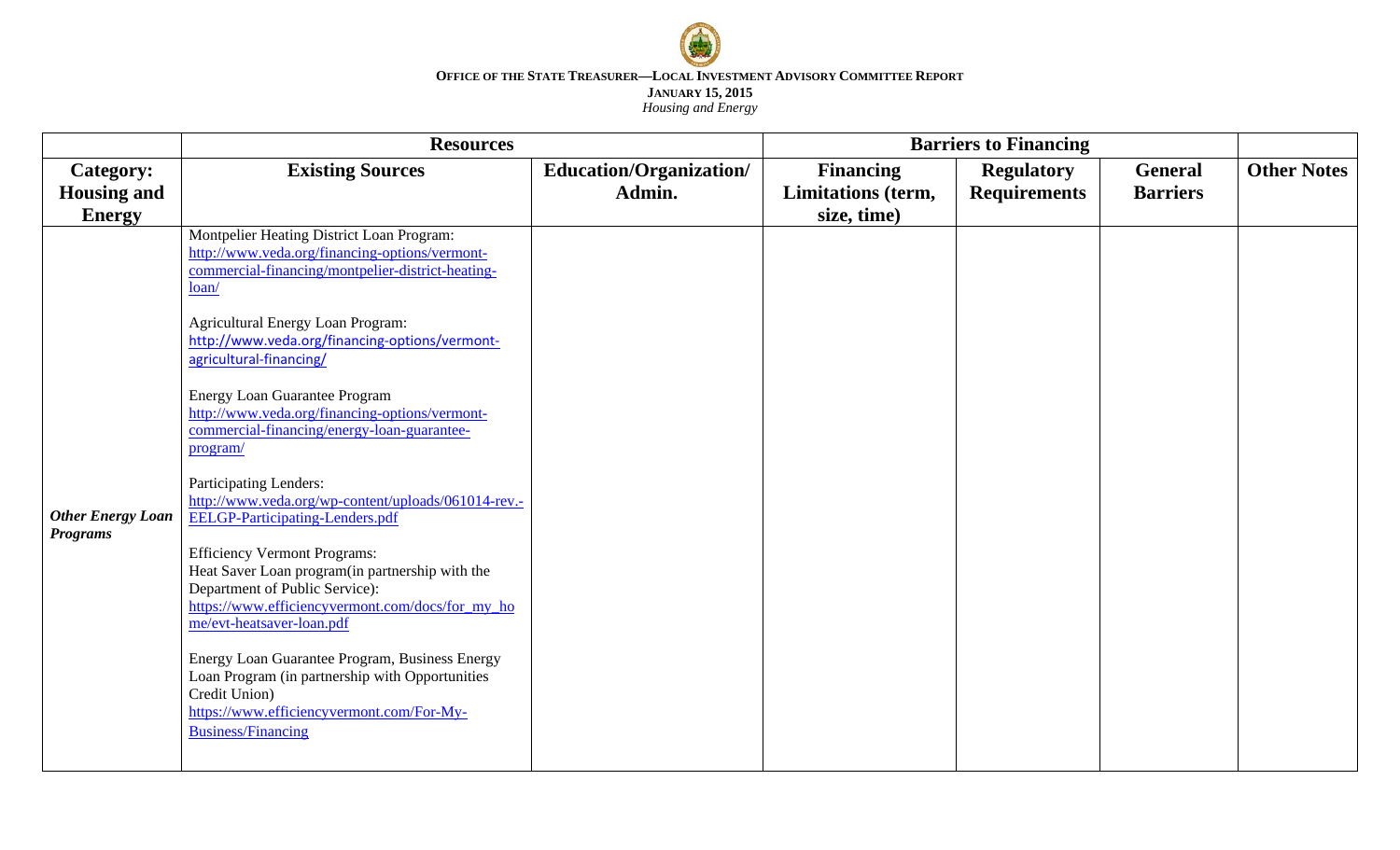

|                                             | <b>Resources</b>                                                                                                                                                                                                                                                                                                                                                                                                                                                                                                                                                 |                                                                                                                         | <b>Barriers to Financing</b>                                                                                                                                                                                                                      |                                                                                                                                                                                                                                                            |                                                                                                                                                                                                                                              |                                                                                                                           |
|---------------------------------------------|------------------------------------------------------------------------------------------------------------------------------------------------------------------------------------------------------------------------------------------------------------------------------------------------------------------------------------------------------------------------------------------------------------------------------------------------------------------------------------------------------------------------------------------------------------------|-------------------------------------------------------------------------------------------------------------------------|---------------------------------------------------------------------------------------------------------------------------------------------------------------------------------------------------------------------------------------------------|------------------------------------------------------------------------------------------------------------------------------------------------------------------------------------------------------------------------------------------------------------|----------------------------------------------------------------------------------------------------------------------------------------------------------------------------------------------------------------------------------------------|---------------------------------------------------------------------------------------------------------------------------|
| Category:                                   | <b>Existing Sources</b>                                                                                                                                                                                                                                                                                                                                                                                                                                                                                                                                          | <b>Education/Organization/</b>                                                                                          | <b>Financing</b>                                                                                                                                                                                                                                  | <b>Regulatory</b>                                                                                                                                                                                                                                          | <b>General</b>                                                                                                                                                                                                                               | <b>Other Notes</b>                                                                                                        |
| <b>Housing and</b>                          |                                                                                                                                                                                                                                                                                                                                                                                                                                                                                                                                                                  | Admin.                                                                                                                  | <b>Limitations</b> (term,                                                                                                                                                                                                                         | <b>Requirements</b>                                                                                                                                                                                                                                        | <b>Barriers</b>                                                                                                                                                                                                                              |                                                                                                                           |
| <b>Energy</b>                               |                                                                                                                                                                                                                                                                                                                                                                                                                                                                                                                                                                  |                                                                                                                         | size, time)                                                                                                                                                                                                                                       |                                                                                                                                                                                                                                                            |                                                                                                                                                                                                                                              |                                                                                                                           |
| <b>Other Energy Loan</b><br><b>Programs</b> | Agricultural Loan Program (in partnership with<br><b>Opportunities Credit Union)</b><br>https://www.efficiencyvermont.com/For-My-<br>Business/Solutions-For/Agriculture-Farms/general-<br>info/Financing<br>EverGreen Revolving Loan Fund (K-12) (in<br>partnership with Green Mountain Power):<br>https://www.efficiencyvermont.com/About-<br>Us/Energy-Efficiency-Initiatives/Community-Energy-<br>amp-Efficiency-Development-Fund<br>http://www.greenmountainpower.com/upload/photos/<br>371CEED_2015_Annual_Plan.pdf<br>Qualified Energy Conservation Bonds. |                                                                                                                         |                                                                                                                                                                                                                                                   |                                                                                                                                                                                                                                                            |                                                                                                                                                                                                                                              |                                                                                                                           |
| Multi-family<br><b>Housing</b>              | Banks-http://www.vtbanker.com/<br>Developers: for-profit and non-profit.<br>Tax Credit Equity Investors and Syndicators -<br>Housing Vermont and others<br>http://www.hvt.org/<br><b>USDA Rural Development</b><br>http://www.rurdev.usda.gov/NH-VTHome.html                                                                                                                                                                                                                                                                                                     | Requires experienced staff and<br>development team to do any<br>project with tax credits or other<br>federal resources. | Debt Financing needs long<br>term amortization and must<br>have terms longer than 18<br>years to match tax credit<br>requirements.<br>Debt often needs credit<br>enhancement.<br>State moral obligation and<br>previous investment is<br>helpful. | Most affordable<br>housing in Vermont<br>is done using federal<br>and state tax credits,<br>and grants from<br>VHCB, DHCD, and<br>other federal and<br>state sources.<br>The rules (IRS and<br>other) are complex<br>and can conflict with<br>other rules. | Significant lack of<br>gap filling capital<br>resources (grants)<br>and long term low<br>priced debt.<br>Affordable housing<br>cannot be created<br>just using housing<br>tax credits and<br>debt. "Soft" loans<br>and grants are<br>needed. | Not all<br>communities are<br>open to, or make<br>it easy to,<br>develop general<br>occupancy<br>multi-family<br>housing. |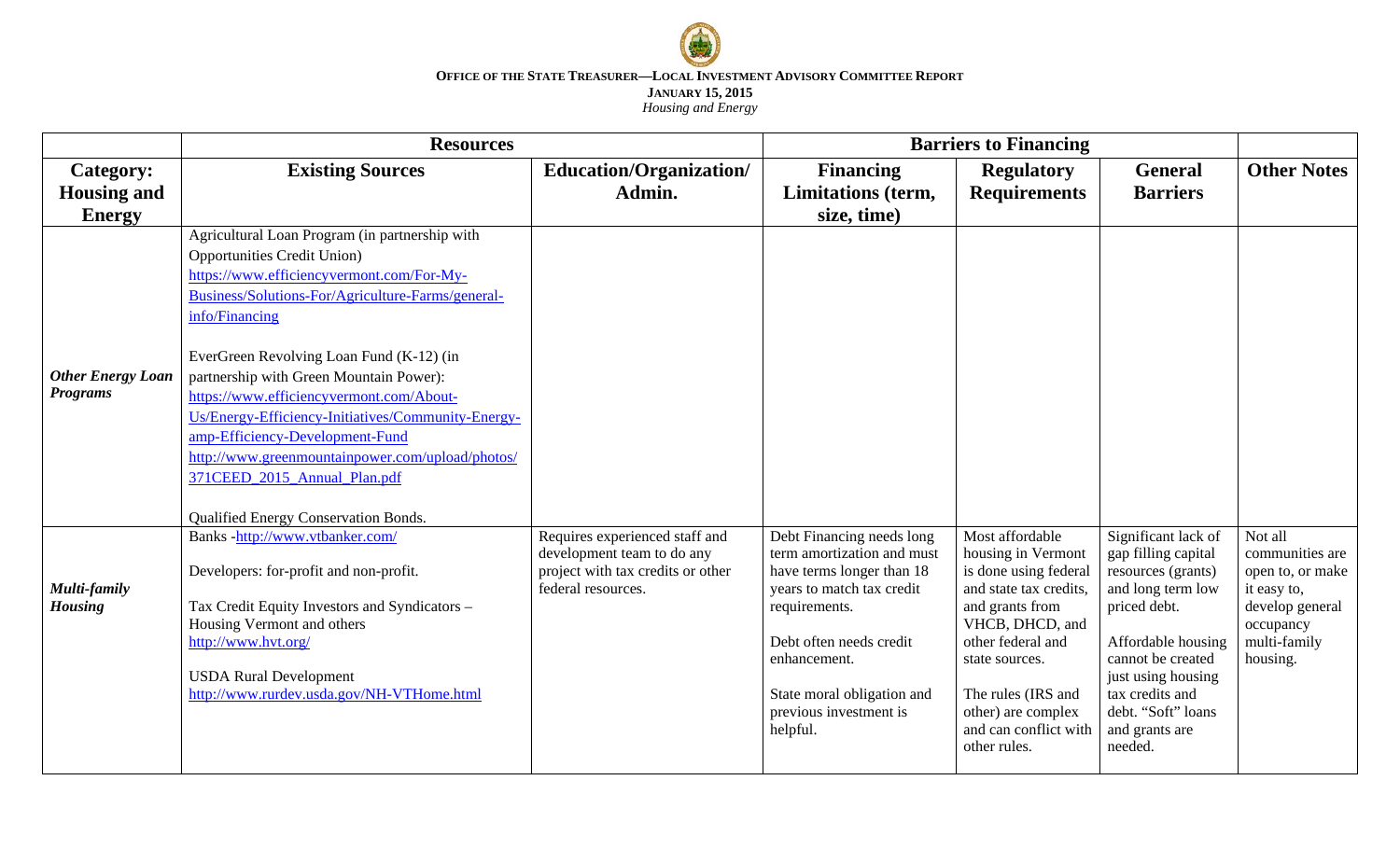

|                                                 | <b>Resources</b>                                                                                                                                                                                                                                                                                                                                                                                                                                                                                                                                       | <b>Barriers to Financing</b>                                                                                                                                                                                                               |                                                                                                                                                                                                                                                                                                                              |                                                                                                                      |                                                                                                                                                                                                                                                                                                                                                                |                                                                     |
|-------------------------------------------------|--------------------------------------------------------------------------------------------------------------------------------------------------------------------------------------------------------------------------------------------------------------------------------------------------------------------------------------------------------------------------------------------------------------------------------------------------------------------------------------------------------------------------------------------------------|--------------------------------------------------------------------------------------------------------------------------------------------------------------------------------------------------------------------------------------------|------------------------------------------------------------------------------------------------------------------------------------------------------------------------------------------------------------------------------------------------------------------------------------------------------------------------------|----------------------------------------------------------------------------------------------------------------------|----------------------------------------------------------------------------------------------------------------------------------------------------------------------------------------------------------------------------------------------------------------------------------------------------------------------------------------------------------------|---------------------------------------------------------------------|
| <b>Category:</b>                                | <b>Existing Sources</b>                                                                                                                                                                                                                                                                                                                                                                                                                                                                                                                                | Education/Organization/                                                                                                                                                                                                                    | <b>Financing</b>                                                                                                                                                                                                                                                                                                             | <b>Regulatory</b>                                                                                                    | <b>General</b>                                                                                                                                                                                                                                                                                                                                                 | <b>Other Notes</b>                                                  |
| <b>Housing and</b>                              |                                                                                                                                                                                                                                                                                                                                                                                                                                                                                                                                                        | Admin.                                                                                                                                                                                                                                     | Limitations (term,                                                                                                                                                                                                                                                                                                           | <b>Requirements</b>                                                                                                  | <b>Barriers</b>                                                                                                                                                                                                                                                                                                                                                |                                                                     |
| <b>Energy</b>                                   |                                                                                                                                                                                                                                                                                                                                                                                                                                                                                                                                                        |                                                                                                                                                                                                                                            | size, time)                                                                                                                                                                                                                                                                                                                  |                                                                                                                      |                                                                                                                                                                                                                                                                                                                                                                |                                                                     |
|                                                 | VT Dept. of Housing and Community Development<br>(DHCD)<br>http://accd.vermont.gov/strong_communities/housing                                                                                                                                                                                                                                                                                                                                                                                                                                          |                                                                                                                                                                                                                                            |                                                                                                                                                                                                                                                                                                                              | Banks in VT have<br>supported the<br>majority of tax<br>credit investment in<br>MF affordable                        | Equity investors<br>may not invest in<br>small VT projects.                                                                                                                                                                                                                                                                                                    | Banks in VT are<br>motivated by<br>Community<br>Reinvestment<br>Act |
| Multi-family<br><b>Housing</b>                  | Vermont Housing and Conservation Board (VHCB)<br>http://www.vhcb.org/                                                                                                                                                                                                                                                                                                                                                                                                                                                                                  |                                                                                                                                                                                                                                            |                                                                                                                                                                                                                                                                                                                              | housing.                                                                                                             |                                                                                                                                                                                                                                                                                                                                                                | requirements.                                                       |
|                                                 | VT Housing Finance Agency (VHFA)<br>http://www.vhfa.org/                                                                                                                                                                                                                                                                                                                                                                                                                                                                                               |                                                                                                                                                                                                                                            |                                                                                                                                                                                                                                                                                                                              |                                                                                                                      |                                                                                                                                                                                                                                                                                                                                                                |                                                                     |
| Multi-family<br><b>Housing</b><br><b>Energy</b> | Banks can provide financing for multi-family energy<br>upgrades and retrofits.<br>The state funders have introduced higher level energy<br>standards for new construction and substantial<br>rehabilitation.<br>VT Dept. of Housing and Community Development<br>(DHCD)<br>http://accd.vermont.gov/strong_communities/housing<br>Vermont Housing and Conservation Board (VHCB)<br>http://www.vhcb.org/<br>Vermont Housing Finance Agency (VHFA)<br>http://www.vhfa.org/<br>Vermont Weatherization Program<br>http://dcf.vermont.gov/oeo/weatherization | Efficiency Vermont and the<br>Weatherization Program will<br>provide advice to owners.<br>VEIC has created a Public Purpose<br>ESCO to provide comprehensive<br>energy retrofits to underserved<br>markets in public-serving<br>buildings. | Debt Financing needs long<br>term amortization and must<br>have terms longer than 18<br>years to match tax credit<br>requirements, although it is<br>possible to look at some<br>shorter terms in dealing with<br>multi-family housing.<br>Renewable and energy<br>efficiency financing<br>programs should be<br>integrated. | Energy code<br>enforcement is very<br>limited and not well<br>integrated with other<br>building code<br>enforcement. | Newly constructed<br>housing is being<br>built to high energy<br>standards, but it is<br>difficult to fully<br>fund projects<br>because of high<br>construction costs<br>and rent limits and<br>lack of capital<br>grants.<br>Many existing<br>projects for<br>affordable housing<br>cannot take on<br>additional debt.<br>Grants or soft loans<br>are needed. |                                                                     |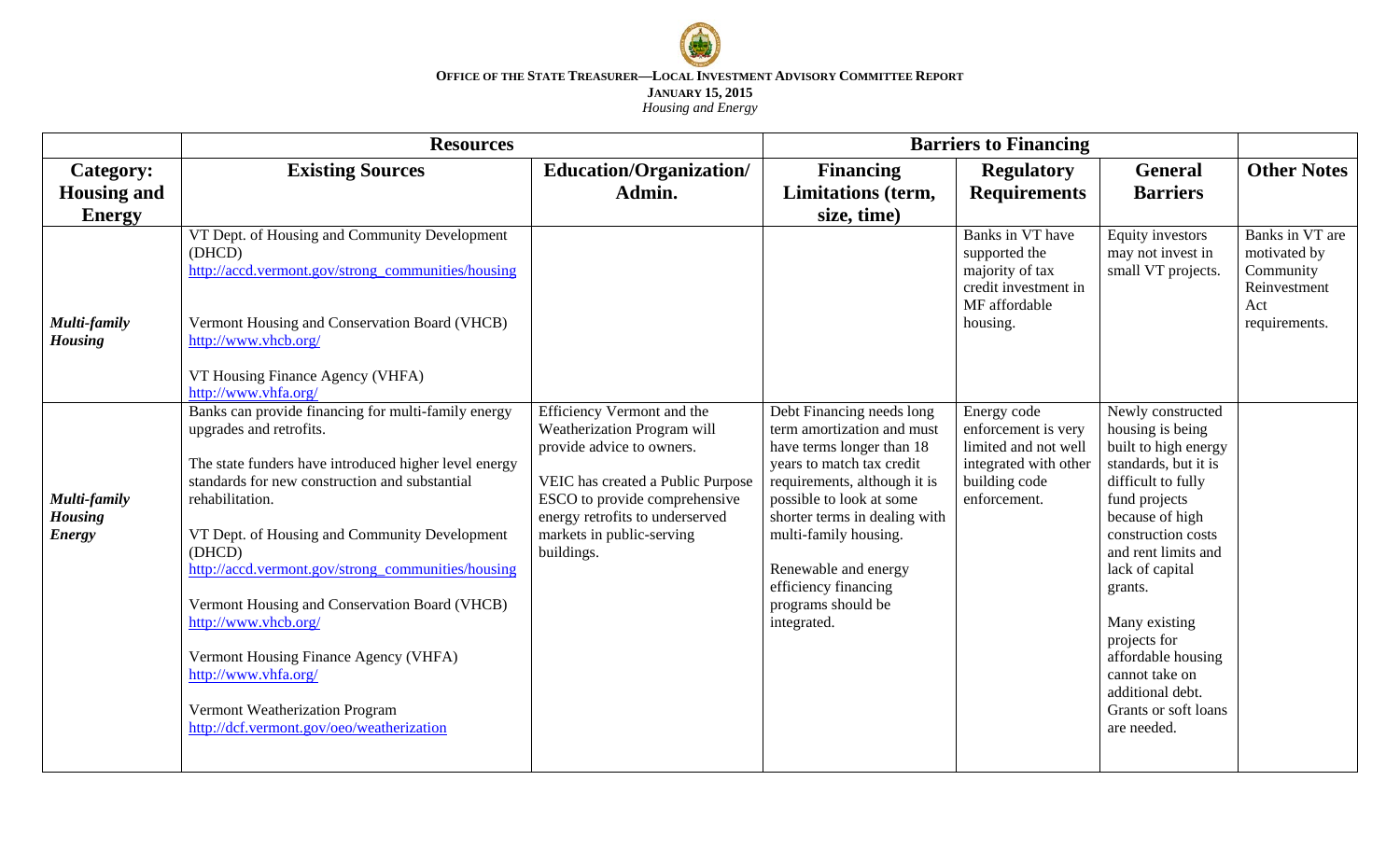

|                     | <b>Resources</b>                                                                                 |                         | <b>Barriers to Financing</b>                       |                     |                                   |                    |
|---------------------|--------------------------------------------------------------------------------------------------|-------------------------|----------------------------------------------------|---------------------|-----------------------------------|--------------------|
| <b>Category:</b>    | <b>Existing Sources</b>                                                                          | Education/Organization/ | <b>Financing</b>                                   | <b>Regulatory</b>   | <b>General</b>                    | <b>Other Notes</b> |
| <b>Housing and</b>  |                                                                                                  | Admin.                  | Limitations (term,                                 | <b>Requirements</b> | <b>Barriers</b>                   |                    |
| <b>Energy</b>       |                                                                                                  |                         | size, time)                                        |                     |                                   |                    |
|                     | <b>Efficiency Vermont</b>                                                                        |                         |                                                    |                     |                                   |                    |
|                     | https://www.efficiencyvermont.com/                                                               |                         |                                                    |                     |                                   |                    |
| Multi-family        | Public Purpose ESCO                                                                              |                         |                                                    |                     |                                   |                    |
| <b>Housing</b>      | http://www.commonsenergy.com/                                                                    |                         |                                                    |                     |                                   |                    |
| <b>Energy</b>       |                                                                                                  |                         |                                                    |                     |                                   |                    |
|                     | <b>Efficiency Vermont, a Vermont Energy Investment</b>                                           |                         |                                                    |                     |                                   |                    |
|                     | Corporation, may be a good resource for shared risk<br>financing for energy improvement project. |                         |                                                    |                     |                                   |                    |
|                     |                                                                                                  |                         |                                                    |                     |                                   |                    |
|                     | Champlain Housing Trust Manufactured Home Loans                                                  |                         | Financing for manufactured                         |                     | Not enough                        |                    |
|                     | http://www.getahome.org/loans                                                                    |                         | housing is not easily                              |                     | incentives to                     |                    |
|                     | Champlain Housing Trust has a down payment                                                       |                         | available, particularly for<br>those with low down |                     | purchase new<br>energy efficiency |                    |
|                     | assistance program funded through VHFA and state                                                 |                         | payments.                                          |                     | homes.                            |                    |
| <b>Manufactured</b> | housing credits to assist borrowers purchase new more                                            |                         |                                                    |                     |                                   |                    |
| <b>Housing</b>      | energy efficiency manufactured housing.                                                          |                         | Terms most often not the                           |                     | Loans for mobile                  |                    |
|                     |                                                                                                  |                         | same as real property, but                         |                     | homes are typically               |                    |
|                     | Some financial institutions can support financing for                                            |                         | done as chattel loans.                             |                     | treated as chattel                |                    |
|                     | energy upgrades and retrofits of manufactured                                                    |                         |                                                    |                     | loans rather than                 |                    |
|                     | housing.                                                                                         |                         | Particularly hard to get                           |                     | mortgages,                        |                    |
|                     |                                                                                                  |                         | financing leasing parks, even                      |                     | resulting in higher               |                    |
|                     | <b>VerMod High Performance Home</b>                                                              |                         | in non-profit owned                                |                     | rates and shorter                 |                    |
|                     | http://www.yhcb.org/mhip/                                                                        |                         | communities.                                       |                     | terms.                            |                    |
|                     |                                                                                                  |                         |                                                    |                     |                                   |                    |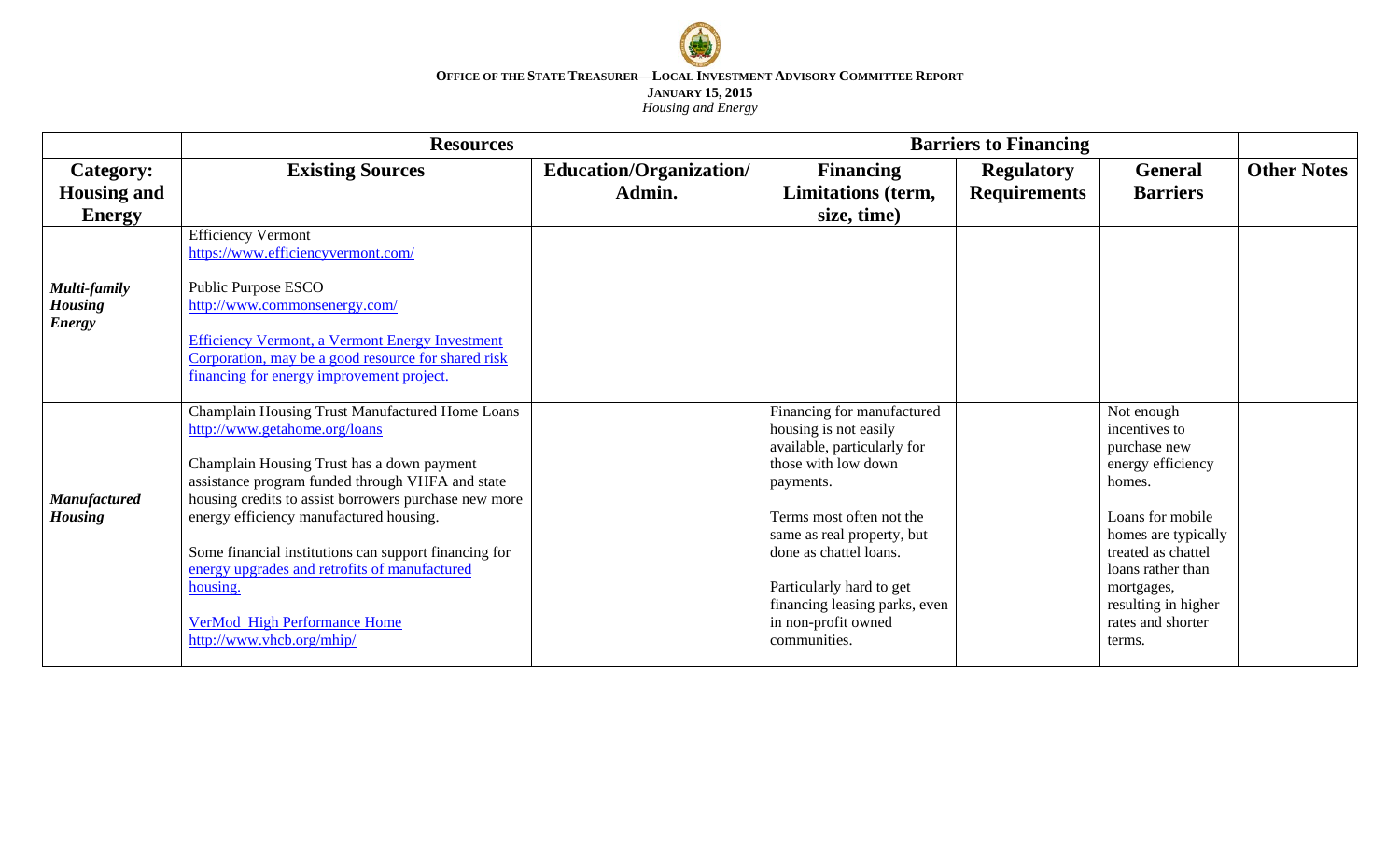

### **Notes related to findings:**

- 1. Footnote on energy findings:
- Recent declines in fuel prices are challenging the traditional analysis of the economics of energy efficiency and renewable energy projects. One of the most common measurements is the 'simple payback', defined as energy project cost divided by the anticipated first year's savings. By this measure, many energy projects will appear to require additional years before cumulative energy savings will recoup the initial investment. However, it is important to note that energy projects typically have useful lifetimes of more than 10 years, and many exceed 20 years. A financial analysis of life-cycle benefits should factor in the long-term trend of rising energy prices that has been observed for decades, even when short-term price swings run against this trend. Such an analysis will demonstrate that the majority of projects will continue to have favorable economics, even with the recent price volatility.
- Several renewable energy technologies have experienced sharp declines in cost over the last several years. As a result of this, many energy project options for both homeowners and business owners can include renewables which offer economics as good as or in some cases better than available efficiency measures. Whereas only a few years ago, it was almost invariably the case that energy efficiency offered a higher return on investment, this is no longer true. This is changing the characteristics of typical residential and business energy projects. Comprehensive energy projects which include both efficiency measures to lower usage along with renewables which will offset a larger portion of the reduced demand can produce the maximum benefit both in energy cost savings and return on investment.
- 2. Footnote on the use of short-term housing financing from the State:
- Preservation loans allow developers to purchase affordable properties that come up for sale and hold them (2-5 years) until permanent financing, tax credits and grants can be lined up. (Allow for interest only, non-amortizing terms.)
- Purchase shorter terms bonds or tranches in VHFA Bond Issues to assist with pricing.
- Energy efficiency and renewable energy financing.
- Continue moral obligation credit enhancement of VHFA bonds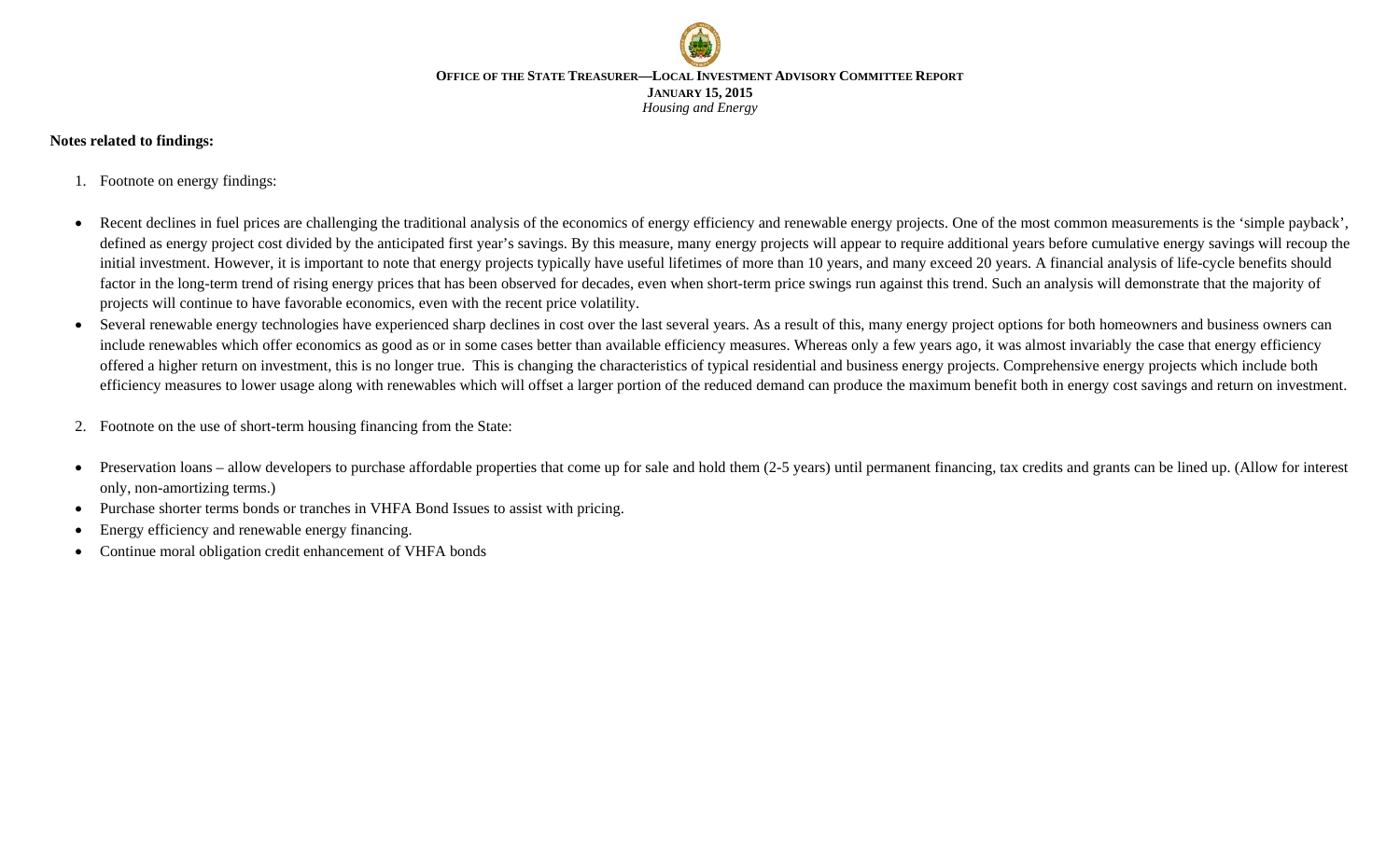

# **Local Investment Advisory Committee Findings: Municipal Infrastructure**

|                                                        |                                                                                                                                                                                                                                                                                                                                                                | <b>Resources</b>                                                                                                                                                                                                                                                                                                                                                                                                                                    |                                                                                                                                                                                                                                                                                                                                                                                                                                                                                                                                                              | <b>Barriers to Financing</b>                                                                                                                                                                                                                                                                                                                                                                                                                                                                                                                                                                                                   |                                                                                                                                                                                                                                                                                                                                                                                                                                                                                                                                                                                                               |                                                                                                                                                                                                                                                                                                                                                                                                                                                                           |
|--------------------------------------------------------|----------------------------------------------------------------------------------------------------------------------------------------------------------------------------------------------------------------------------------------------------------------------------------------------------------------------------------------------------------------|-----------------------------------------------------------------------------------------------------------------------------------------------------------------------------------------------------------------------------------------------------------------------------------------------------------------------------------------------------------------------------------------------------------------------------------------------------|--------------------------------------------------------------------------------------------------------------------------------------------------------------------------------------------------------------------------------------------------------------------------------------------------------------------------------------------------------------------------------------------------------------------------------------------------------------------------------------------------------------------------------------------------------------|--------------------------------------------------------------------------------------------------------------------------------------------------------------------------------------------------------------------------------------------------------------------------------------------------------------------------------------------------------------------------------------------------------------------------------------------------------------------------------------------------------------------------------------------------------------------------------------------------------------------------------|---------------------------------------------------------------------------------------------------------------------------------------------------------------------------------------------------------------------------------------------------------------------------------------------------------------------------------------------------------------------------------------------------------------------------------------------------------------------------------------------------------------------------------------------------------------------------------------------------------------|---------------------------------------------------------------------------------------------------------------------------------------------------------------------------------------------------------------------------------------------------------------------------------------------------------------------------------------------------------------------------------------------------------------------------------------------------------------------------|
| Category:<br><b>Municipal</b><br><b>Infrastructure</b> | <b>Existing</b><br><b>Financing Sources</b>                                                                                                                                                                                                                                                                                                                    | Education/<br><b>Organization/Admin.</b>                                                                                                                                                                                                                                                                                                                                                                                                            | <b>Regulatory</b><br><b>Requirements</b>                                                                                                                                                                                                                                                                                                                                                                                                                                                                                                                     | <b>Financing Limitations</b><br>(term, size, time)                                                                                                                                                                                                                                                                                                                                                                                                                                                                                                                                                                             | <b>General Barriers</b>                                                                                                                                                                                                                                                                                                                                                                                                                                                                                                                                                                                       | <b>Other Notes</b>                                                                                                                                                                                                                                                                                                                                                                                                                                                        |
|                                                        | Local Banks - capital<br>asset financing and bond<br>anticipation notes.<br>Vermont Municipal<br>Bond Bank ("VMBB") –<br>tax-exempt bond<br>financing for capital<br>assets and the takeout of<br>bond anticipation notes.<br><b>USDA</b> Rural<br>Development ("USDA-<br>$RD'$ ) – financing and<br>grants for community<br>infrastructure and<br>facilities. | Organizations providing<br>education and information on<br>municipal finance through<br>workshops and materials are:<br>$(1)$ VMBB;<br>(2) Vermont GFOA<br>(3) VT League of Cities $\&$<br>Towns ("VLCT");<br>(4) VT Rural Water<br>Association;<br>(5) Department of<br>Environmental<br>Conservation; and<br>(6) USDA Rural<br>Development;<br>(7) VEDA and VTrans;<br>(8) Contracted engineers<br>provide advice and staff<br>local SRF projects | Infrastructure improvements<br>are typically financed using<br>capital improvement notes or<br>bonds. Notes in excess of 5<br>years and bonds require voter<br>approval through Australian<br>ballot. The note/bond<br>approval process is much<br>scripted and can be found in<br>24 V.S.A. Chapter 53.<br>In addition to 24 V.S.A.<br>Chapter 53, SRF loans are<br>also regulated by 24 V.S.A<br>Chapter 120 and federal EPA<br>regulations.<br>SIB loans are also regulated<br>under Title 23 or Title 49 of<br>the United States Code of<br>Regulations. | A municipality may not have<br>debt outstanding for public<br>improvements which in<br>aggregate exceeds ten times<br>the amount of the grand list.<br>By statute, maximum loan<br>lengths are limited to 30 years<br>or the useful life of the asset,<br>whichever is less.<br>There is an exception to the<br>30-year loan limit for<br>drinking water projects. They<br>may have up to a 40-year<br>term. USDA-RD is able to<br>offer 40-year debt. SRF loans<br>by federal regulations are<br>limited to 30 years. Because<br>of the current lack of investor<br>interest, the VMBB is only<br>able to issue 30-year debt. | Banks tend not to issue loans<br>with terms in excess of 10 to<br>12 years. Loans may be<br>issued with an amortization<br>repayment schedule in excess<br>of the loan term, but the<br>borrower will then have a<br>balloon payment due at the<br>term of the loan.<br>Because the IRS is forgoing<br>revenue (taxes) from tax-<br>exempt debt, the IRS requires<br>strict adherence to<br>comprehensive tax-exempt<br>bond rules and regulations.<br>This is problematic because<br>of the long-term nature of the<br>debt, the turnover of<br>municipal officials and the<br>infrequency of bond issuance. | The size and sophistication of<br>a municipality can vary from<br>the City of Burlington with its<br>professional accounting and<br>legal departments to a fire<br>district with 25 homes<br>managed by a volunteer<br>board.<br>SIB interest rates are 1%<br>fixed for the term of the loan.<br>Sophistication of<br>municipality to deal with<br>eligibility requirements and<br>project construction varies.<br>Assistance is available from<br>either VEDA or VTrans. |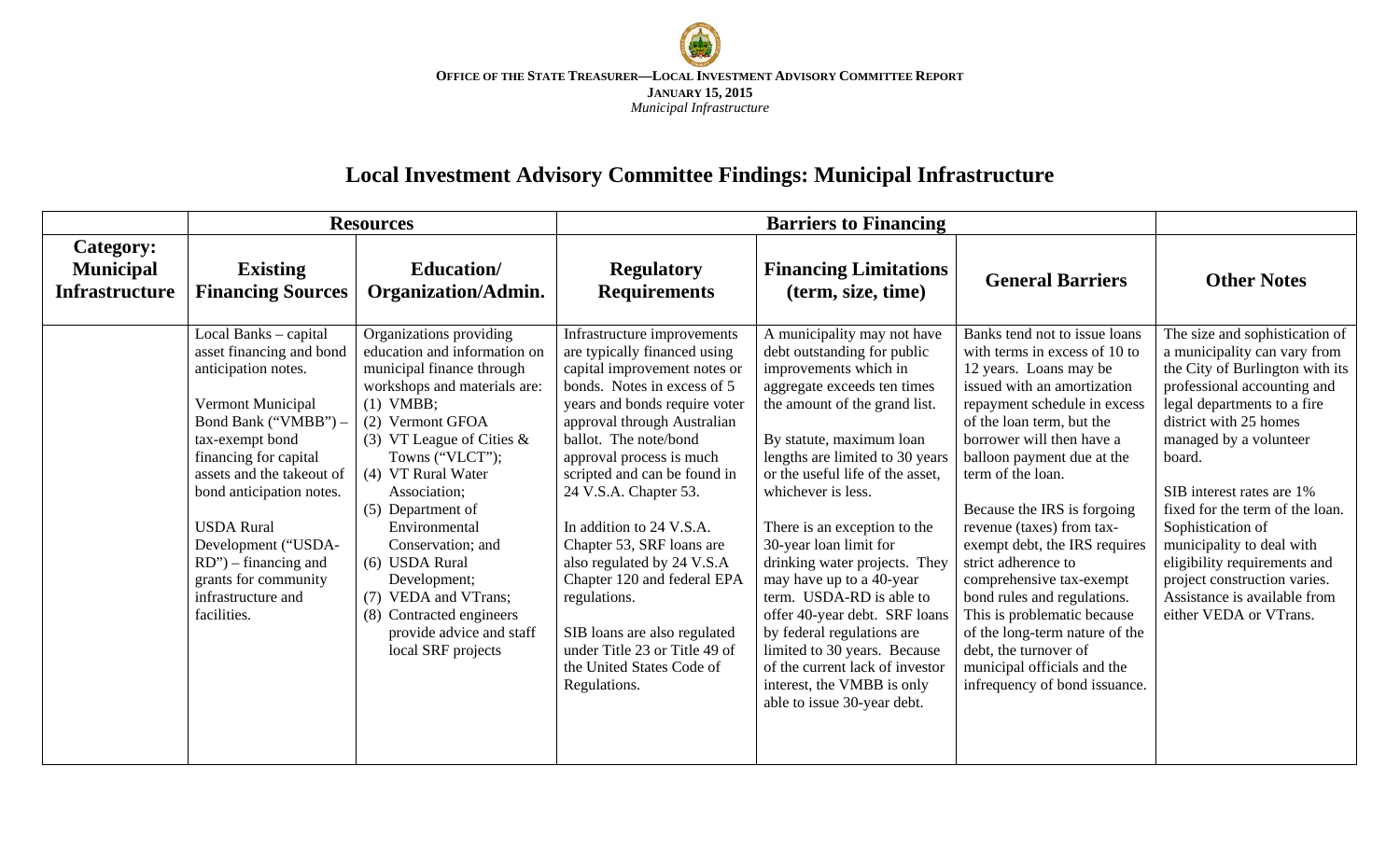

|                                                               |                                                                                                                                                                                                                | <b>Resources</b>                                                                                                                                                                                                                                                                              |                                                                                                                                                                                                                                                                                                                                                                                                                                                                                                                                                                                                                                       | <b>Barriers to Financing</b>                                                                                                                                     |                                                                                                                                                                                                                                                                                                                                                                                                                                                                                                                                                                                                                                                                  |                                                                                                                                                                                                                                                                                                                                                                                                                                                                                                                                                                                                                                                                        |
|---------------------------------------------------------------|----------------------------------------------------------------------------------------------------------------------------------------------------------------------------------------------------------------|-----------------------------------------------------------------------------------------------------------------------------------------------------------------------------------------------------------------------------------------------------------------------------------------------|---------------------------------------------------------------------------------------------------------------------------------------------------------------------------------------------------------------------------------------------------------------------------------------------------------------------------------------------------------------------------------------------------------------------------------------------------------------------------------------------------------------------------------------------------------------------------------------------------------------------------------------|------------------------------------------------------------------------------------------------------------------------------------------------------------------|------------------------------------------------------------------------------------------------------------------------------------------------------------------------------------------------------------------------------------------------------------------------------------------------------------------------------------------------------------------------------------------------------------------------------------------------------------------------------------------------------------------------------------------------------------------------------------------------------------------------------------------------------------------|------------------------------------------------------------------------------------------------------------------------------------------------------------------------------------------------------------------------------------------------------------------------------------------------------------------------------------------------------------------------------------------------------------------------------------------------------------------------------------------------------------------------------------------------------------------------------------------------------------------------------------------------------------------------|
| <b>Category:</b><br><b>Municipal</b><br><b>Infrastructure</b> | <b>Existing</b><br><b>Financing Sources</b>                                                                                                                                                                    | Education/<br><b>Organization/Admin.</b>                                                                                                                                                                                                                                                      | <b>Regulatory</b><br><b>Requirements</b>                                                                                                                                                                                                                                                                                                                                                                                                                                                                                                                                                                                              | <b>Financing Limitations</b><br>(term, size, time)                                                                                                               | <b>General Barriers</b>                                                                                                                                                                                                                                                                                                                                                                                                                                                                                                                                                                                                                                          | <b>Other Notes</b>                                                                                                                                                                                                                                                                                                                                                                                                                                                                                                                                                                                                                                                     |
|                                                               | VT Department of<br>Environmental<br>Conservation - State<br>Revolving Fund (SRF)<br>loans for the planning<br>and construction of<br>drinking water, waste<br>water, storm water and<br>solid waste projects. | Financial trainings have been<br>sponsored by:<br>(1) VT Association of School<br><b>Business Officials;</b><br>$(2)$ VLCT;<br>(3) VT Government Finance<br><b>Officers Association;</b><br>(4) VT Town and City<br><b>Managers Association;</b><br>(5) VT Clerks & Treasurers<br>Association | Loans may be issued as<br>taxable or tax-exempt debt,<br>with tax-exempt debt having<br>the lowest cost of financing.<br>Municipal leases do not<br>require voter approval, but<br>may be authorized by local<br>legislative action.<br>A municipal lease must<br>contain a "non-appropriations<br>clause" (the lease can be<br>terminated if lease payments<br>are not appropriated). This<br>allows the debt to be<br>considered a current expense<br>note and therefore approved<br>at the local legislative level<br>and not by the voters.<br>Numerous regulations are<br>required by any state or<br>federal financing program. | SIB loan repayment may<br>commence no later than 5<br>years after project<br>completion. Required<br>borrower equity contribution<br>to project normally 10-20%. | Few borrowers have<br>institutional knowledge of<br>capital project management<br>and long-term financing<br>options.<br>Tax-exempt debt is difficult<br>and often cost-prohibitive to<br>prepay.<br>With the exception of certain<br>public utility loans, the Bond<br>Bank may not issue debt with<br>mortgage style repayment<br>plans. Principal repayments<br>must be in equal or declining<br>amounts.<br>SIB projects must be eligible<br>under Title 23 or Title 49 of<br>the United States Code of<br>Regulations and must<br>demonstrate positive<br>economic development<br>impact. Projects must<br>conform to VTran's Rules on<br>Design Standards. | Many municipalities are<br>reluctant to incur expenses<br>from professionals at the<br>project design or<br>implementation stage. This<br>causes delays in project<br>conception, approval and<br>startup. With SRF loans<br>project engineers often<br>provide planning and loan<br>development services that<br>would normally be done in-<br>house by a borrower.<br>There is a lack of capital<br>renewal planning by many<br>municipalities. Rather than<br>replacing/renewing assets<br>when the useful life has been<br>met, assets are often not<br>replaced/renewed until there<br>is no recourse and often at a<br>higher cost as a result of the<br>delays. |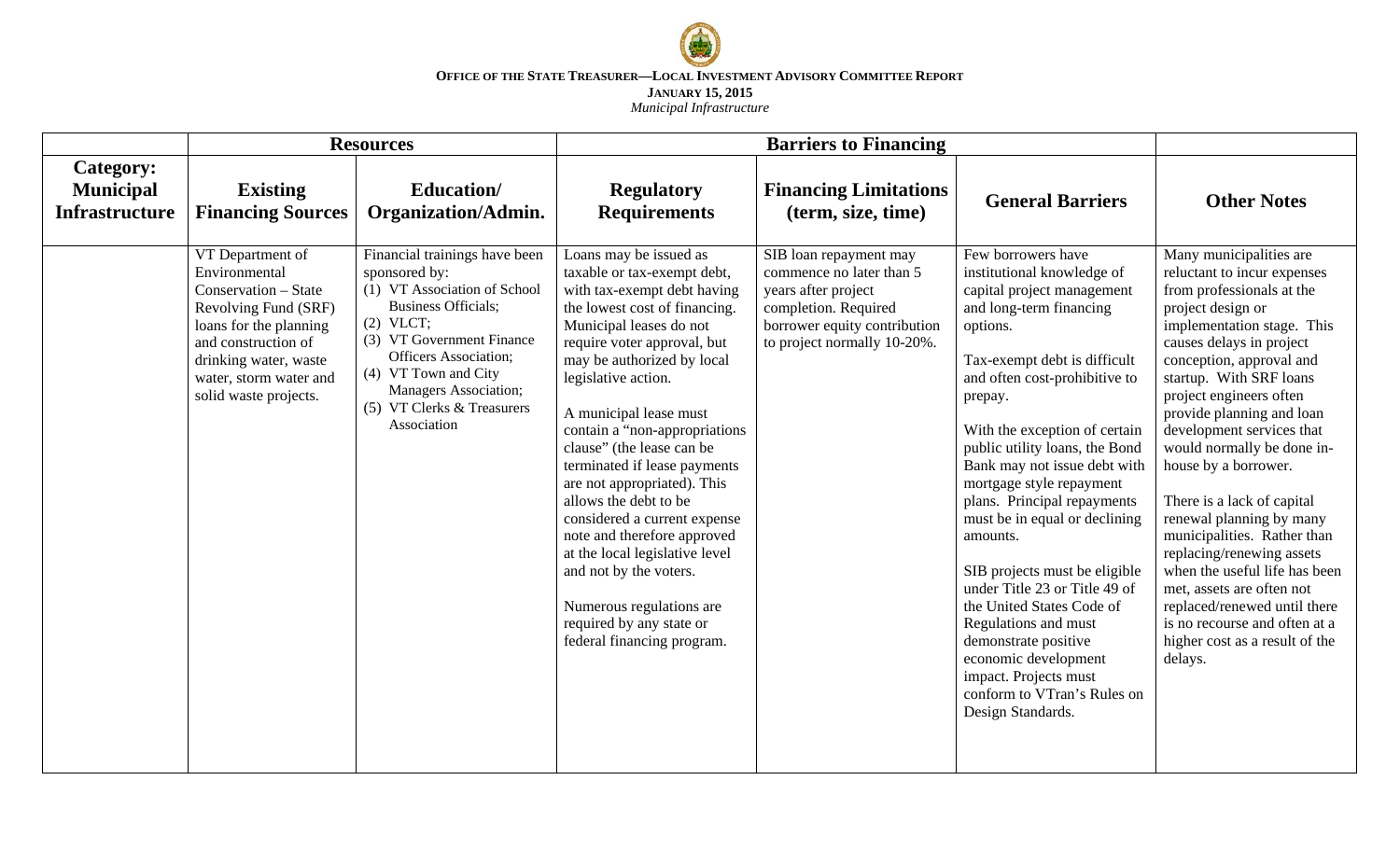

|                                                        | <b>Resources</b>                                                                                                                                                                                                                                                                                                                                                                                                                                                                                                                 |                                                  |                                                                                                                                                                                                                                  | <b>Barriers to Financing</b>                       |                                                                                                                                                                                                                                                                                                                       |                                                                                                                                                                                                                                                                                                                                                                    |
|--------------------------------------------------------|----------------------------------------------------------------------------------------------------------------------------------------------------------------------------------------------------------------------------------------------------------------------------------------------------------------------------------------------------------------------------------------------------------------------------------------------------------------------------------------------------------------------------------|--------------------------------------------------|----------------------------------------------------------------------------------------------------------------------------------------------------------------------------------------------------------------------------------|----------------------------------------------------|-----------------------------------------------------------------------------------------------------------------------------------------------------------------------------------------------------------------------------------------------------------------------------------------------------------------------|--------------------------------------------------------------------------------------------------------------------------------------------------------------------------------------------------------------------------------------------------------------------------------------------------------------------------------------------------------------------|
| Category:<br><b>Municipal</b><br><b>Infrastructure</b> | <b>Existing</b><br><b>Financing Sources</b>                                                                                                                                                                                                                                                                                                                                                                                                                                                                                      | <b>Education</b> /<br><b>Organization/Admin.</b> | <b>Regulatory</b><br><b>Requirements</b>                                                                                                                                                                                         | <b>Financing Limitations</b><br>(term, size, time) | <b>General Barriers</b>                                                                                                                                                                                                                                                                                               | <b>Other Notes</b>                                                                                                                                                                                                                                                                                                                                                 |
|                                                        | The Vermont State<br>infrastructure Bank<br>$(SIB)$ – Revolving fund<br>loans for public<br>infrastructure including<br>construction or<br>reconstruction of<br>highways, roads and<br>bridges and pedestrian<br>facilities; also<br>construction of certain<br>rail transit or public<br>transit facilities; and<br>construction/installation<br>of electric vehicle<br>charging stations and<br>natural gas refueling<br>stations available for<br>public use. The SIB<br>program is jointly<br>managed by VTrans and<br>VEDA. |                                                  | Storm water infrastructure<br>regulations that will be<br>required by the Lake<br>Champlain TMDL. The price<br>tag of these requirements is<br>large and the question of,<br>where the dollars will come<br>from, is unanswered. |                                                    | SRF loans may have Davis<br>Bacon and Buy America<br>provisions and are required to<br>comply with over 25 Federal<br>laws and regulations. Because<br>tax-exempt bonds and SRF<br>loans are highly regulated,<br>they are time consuming and<br>expensive to issue and<br>monitor over the life of the<br>bond/loan. | Many water and wastewater<br>systems were originally<br>installed in the '80s using<br>federal grants. These systems<br>are worn out and need<br>replacement and there are no<br>longer grants to do so. Most<br>municipalities have not set up<br>sinking funds to cover the<br>replacement costs, requiring<br>them to borrow to replace the<br>worn-out system. |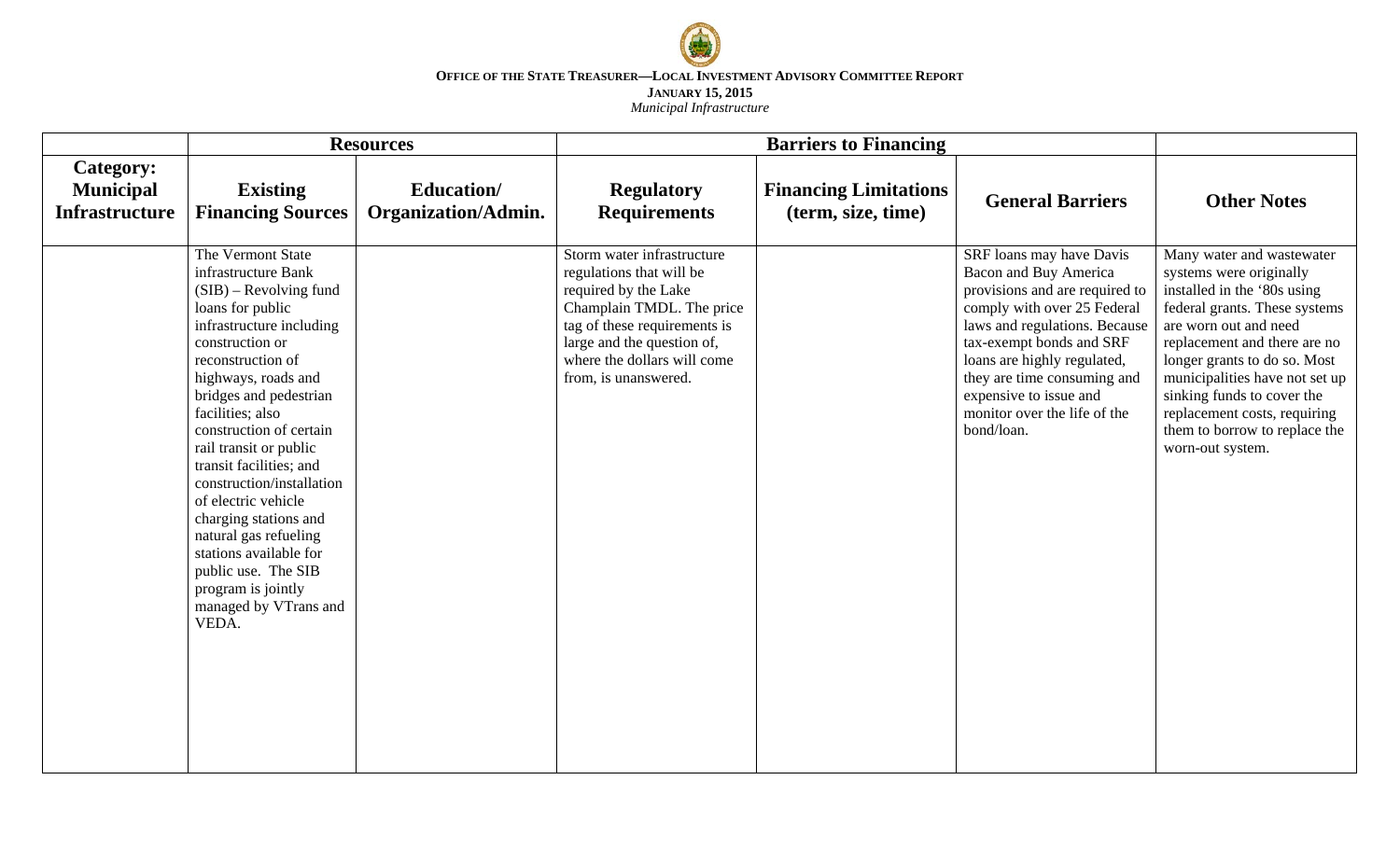

|                                                        |                                                                                                                                                                                                                                             | <b>Resources</b>                         |                                          | <b>Barriers to Financing</b>                       |                                                                                                                                                                                                                                                                                          |                                                                                                                                                                                                                                                                                                                                                                          |
|--------------------------------------------------------|---------------------------------------------------------------------------------------------------------------------------------------------------------------------------------------------------------------------------------------------|------------------------------------------|------------------------------------------|----------------------------------------------------|------------------------------------------------------------------------------------------------------------------------------------------------------------------------------------------------------------------------------------------------------------------------------------------|--------------------------------------------------------------------------------------------------------------------------------------------------------------------------------------------------------------------------------------------------------------------------------------------------------------------------------------------------------------------------|
| Category:<br><b>Municipal</b><br><b>Infrastructure</b> | <b>Existing</b><br><b>Financing Sources</b>                                                                                                                                                                                                 | Education/<br><b>Organization/Admin.</b> | <b>Regulatory</b><br><b>Requirements</b> | <b>Financing Limitations</b><br>(term, size, time) | <b>General Barriers</b>                                                                                                                                                                                                                                                                  | <b>Other Notes</b>                                                                                                                                                                                                                                                                                                                                                       |
|                                                        | Banks and other<br>financing institutions $-$<br>municipal lease to own<br>financing for capital<br>projects.<br>FEMA and the Hazard<br><b>Mitigation Grant</b><br>Program: lots of projects<br>are built or rebuilt with<br>these dollars. |                                          |                                          |                                                    | Local legislative bodies are<br>made up of volunteers that<br>often do not have capital asset<br>or financial management<br>knowledge.<br>Lining up several programs<br>for financing a single project<br>is problematic due to the<br>conflicting regulations of<br>different programs. | There is not a lack of<br>financing for infrastructure<br>projects. USDA-RD has<br>returned unused lending/grant<br>capacity to Washington. The<br>VMBB has been very<br>successful issuing bonds for<br>municipal projects. Because<br>of the lack of Vermont tax-<br>exempt bonds for sale, there<br>is additional capacity<br>available for new debt to be<br>issued. |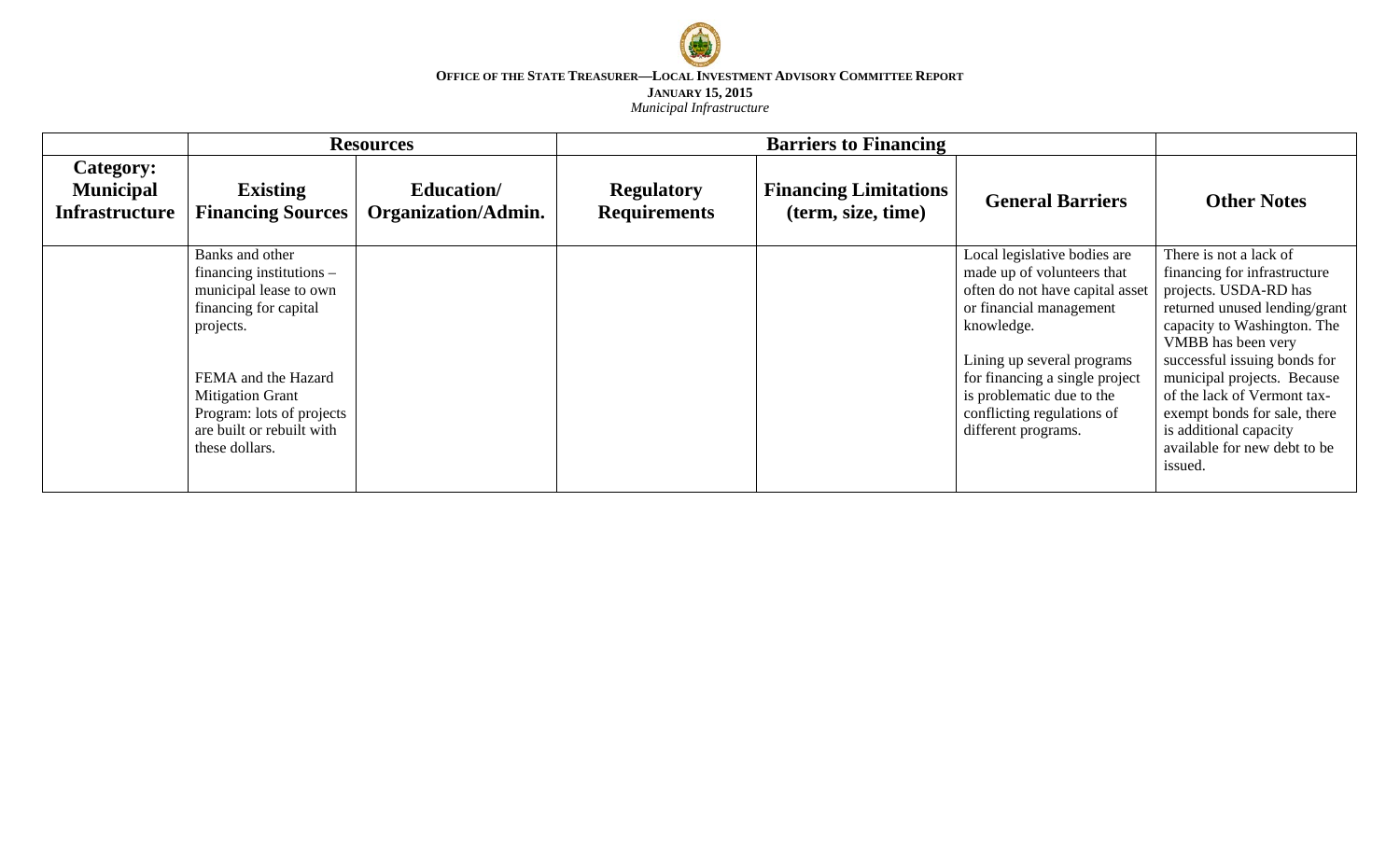

### **Notes related to findings:**

- 1. Existing Financing Sources Further Defined:
	- Local Banks loans are issued based on the credit quality of the borrower. The lower a borrower's credit quality, the higher the interest rates charged. Loan terms are often limited based on a bank's appetite for long-term debt.
	- VMBB tax-exempt loan interest rates are based on the interest charged by investors for the bonds issued. Because the VMBB is highly rated by Moody's and S&P, the VMBB has access to very low cost financing and actually trades closer to an AAA rated municipality than its AA rating. Tax-exempt interest rates are approximately 2/3 of the taxable rates.
	- USDA-RD has a number of grant and subsidized financing programs available to Vermont's municipalities. These include a community (infrastructure) facilities program; rural area electric facilities loans; telecommunication loans and grants for broadband access, distance learning and telemedicine programs; water and wastewater projects; and financing for community and economic development programs.
	- Vermont Department of Environmental Conservation SRF program is funded by appropriations from the federal EPA and the Vermont legislature. Based on eligibility criteria, loans are offered with interest rates from a -3.0% to a +3.0%.
	- Municipal Leases tax-exempt leases for capital purchases that tend to be in the low range of cost and term length of the loan. The required "non-appropriation" clause for a municipal lease turns the financing into a current expense note and therefore simplifies the approval process for the loan.
	- Vermont State Infrastructure Bank (SIB) Loans are backed by the general credit of the municipal borrower. Interest rate is 1% fixed for loan term. Repayment terms are flexible.
- 2. 2014 Report Card for Vermont's Infrastructure:
- $\triangleright$  The 2014 Report Card for Vermont's Infrastructure ("Report") was developed by the Vermont Section of the American Society of Civil Engineers. The Report grades six areas of Vermont's infrastructure with a grading of A (highest) to an F (lowest).
	- Bridges graded out as a C. The Report found that 30% of Vermont's bridges were deficient. The Vermont Agency of Transportation estimated in 2008 that \$110 million is needed every year for 20 years to fill the bridges funding gap and address the structural and age issues.
	- Dams graded out as a C. Vermont has 1,219 dams on its state inventory and 198 (16%) of those structures are classified as high or significant-hazard-potential. Based on inspections completed in 2013, 35% of dams inspected were in poor condition. The financial burden of repairing or removing the poor-condition dams is estimated to be \$22 million for all removals and \$35 million for all repairs. The majority of Vermont dams are the responsibility of private landowners that tend to have limited willingness to invest in maintenance and repairs.
	- Drinking Water Systems graded out as a C-. Vermont has a total of 1,377 active public water systems, and 97% of these are small community systems. Vermont needs \$510 million over the next 20 years to meet the water system need. Annual funding deficits ranged from \$10 million to \$40 million over the past four years, providing only about half of the funding needed for Vermont's drinking water systems.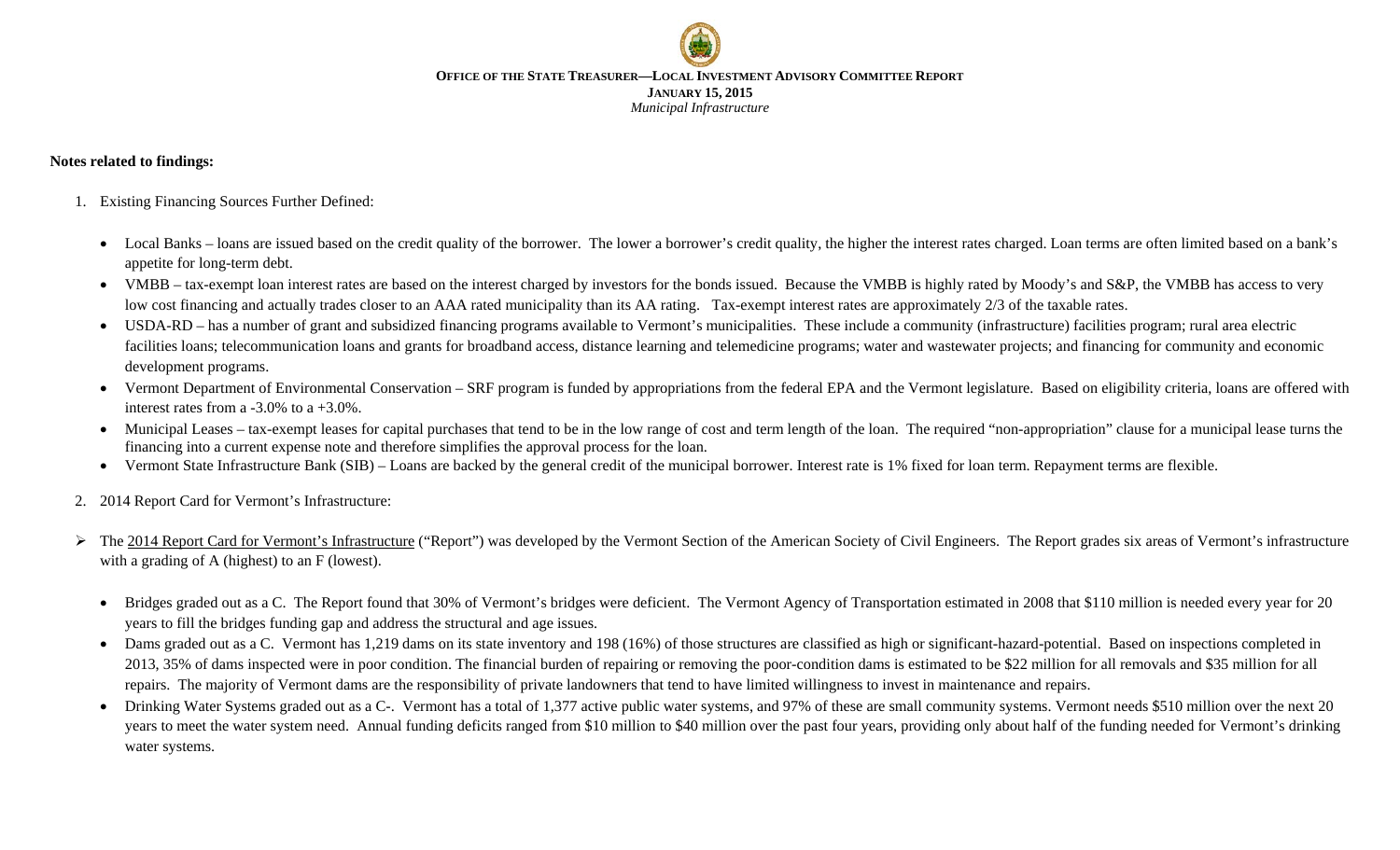- Wastewater Systems graded out as a D. Vermont has over 7,000 miles of rivers and streams, 300,000 acres of wetlands, and 812 lakes and ponds, totaling over 230,000 acres. To address Vermont's clean water needs, \$156 million of additional funds is needed annually to do wastewater and stormwater sewer repairs, retrofits, and facility upgrades
- Roads graded out as a C-. Positively, state legislators and the Governor passed the largest investment ever made in the state's transportation infrastructure which contains \$685.7 million in transportation funding for 2015. VTRANS estimates a funding need of \$700 million per year from 2016 at least through 2018.
- Solid waste graded out as C+. In 2012, Vermonters generated approximately 600,000 tons of municipal solid waste (MSW). Of that, over 200,000 tons were recycled or otherwise diverted from landfills or incinerators. This represents a 35% diversion rate, almost three times the 12% rate in 1987 before implementation of Vermont's first robust solid waste management law (Act 78). Though progress has been made in managing solid waste since passage of Act 78, the diversion rate has remained flat at 30% to 35% over the last two decades.
	- o The actual Report Card can be found at [http://www.vtasce.org/wp-content/uploads/2014-ASCE-Report-Card.pdf.](http://www.vtasce.org/wp-content/uploads/2014-ASCE-Report-Card.pdf)
- 3. Public-Private-Partnerships
	- Public Private Partnership (P3) sector is becoming an active player in the financing of public infrastructure around the nation. Municipalities are turning to the private sector to build, update and maintain public infrastructure. Beyond financing, P3s can also increase efficiency, decrease project costs and accelerate project delivery schedules. P3 projects have evolved from solely being transportation related to social infrastructure projects such as civic centers; criminal justice facilities; court houses; energy efficiency; storm water; waste water; and drinking water projects.
	- Availability payments have become an increasingly common method of structuring P3 compensation. After meeting certain performance standards, the private sector partner is entitled to receive periodic payments from its public sector partner to meet the build-out, management and upgrading of the asset.
	- Energy Performance Contracting ("EPC") is becoming an attractive form of P3 financing in Vermont. EPC is a turnkey service, sometimes compared to design/build construction contracting which provides customers with a comprehensive set of energy efficiency, renewable energy and distributed generation measures and often is accompanied with guarantees that the savings produced by a project will be sufficient to finance the full cost of the project. A typical EPC project is delivered by an Energy Service Company (ESCO) and consists of the following elements:
		- o Turnkey Service The ESCO provides all of the services required to design and implement a comprehensive project at the municipality's facility, from the initial energy audit through long-term Monitoring and Verification of project savings;
		- o Comprehensive Measures The ESCO tailors a comprehensive set of measures to fit the needs of a particular facility, and can include energy efficiency, renewables, distributed generation, water conservation and sustainable materials and operations;
		- o Project financing The ESCO arranges for long-term project financing that is provided by a third-party financing company. Financing is typically in the form of an operating lease or municipal lease; and
		- o Project Savings Guarantee The ESCO provides a guarantee that the savings produced by the project will be sufficient to cover the cost of project financing for the life of the project.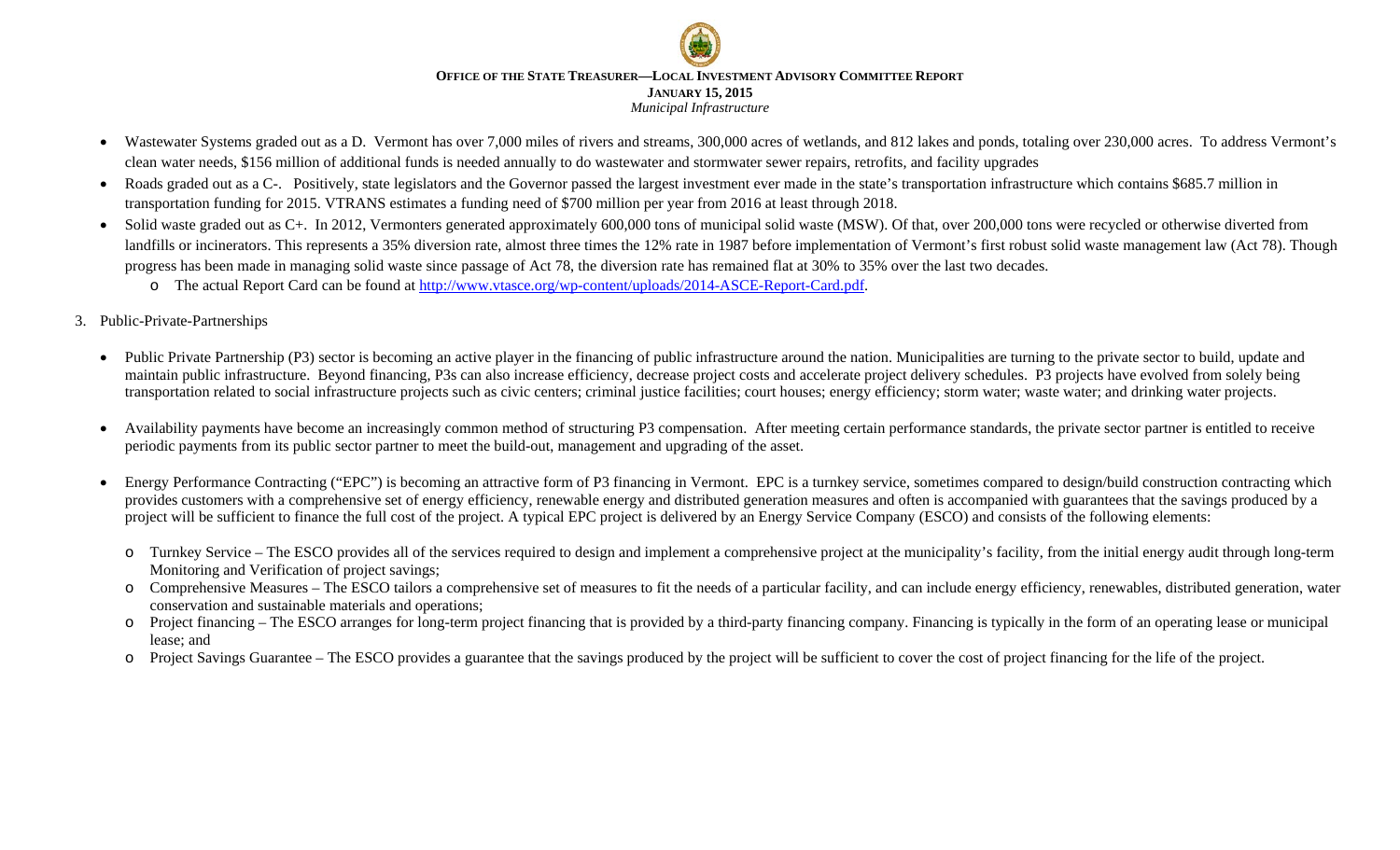### **The Short-Term Thinking Behind America's Infrastructure Crisis**

By [Allison Schrager,](http://www.businessweek.com/authors/54947-allison-schrager) October 14, 2014, BloombergBusinessweek

Last week, Larry Summers repeated his [plea](http://www.ft.com/intl/cms/s/2/9b591f98-4997-11e4-8d68-00144feab7de.html) for the U.S. to invest more in its crumbling infrastructure. He—and the latest [World Economic Outlook f](http://www.imf.org/external/pubs/ft/weo/2014/02/pdf/c3.pdf)rom the International Monetary Fund—are imploring governments to issue additional debt to finance roads, bridges, water treatment, and extension of power grids. Even the most conservative estimates suggest that the projects would pay for themselves, especially with real interest rates below 1 percent.

Investing in infrastructure may seem like a no-brainer, but financing it is more complicated. Most infrastructure projects are chosen and paid for at the state and local level. About three-quarters of U.S. highway spending is financed by state and local governments. Which projects are chosen and how they are financed comes down to local politics. And local governments are not making infrastructure investment a priority. [According to](http://www.bloomberg.com/news/2014-06-23/bridges-crumble-as-muni-rates-at-least-since-60s-ignored.html) Bloomberg News, most states—regardless of which political persuasion dominates them—are issuing less of the debt that ordinarily pays for roads, bridges, and airports. Municipal bond issuance was down 12 percent in 2013.

# **State and Local Infrastructure Spending**

- State and local government consumption expenditures and gross investment, % of GDP
- -State and local government investment in structures, % of GDP



Summers argues that today's low interest-rate environment makes this an ideal time to invest in infrastructure. A just-released [report](https://www.globalcreditportal.com/ratingsdirect/renderArticle.do?articleId=1363959&SctArtId=271028&from=CM&nsl_code=LIME&sourceObjectId=8803271&sourceRevId=1&fee_ind=N&exp_date=20241012-22:33:55) from Standard and Poor's explains why states are not doing this. Henry Henderson,, a director of public finance at Standard and Poor's, says borrowing for anything, including infrastructure projects, requires states to account for future interest payments in budget projections. Even with low interest rates, that's money they just don't want to spend. Instead resources are going toward other services (such as schools), lowering taxes, and funding pension and health care. About 10 states are proposing tax cuts for 2015, but hardly any states are planning significant infrastructure expansion.

This is short-term thinking. Neglecting infrastructure now increases the cost of repairs in the future, both because there will be more damage and because the cost of borrowing money will probably rise. Interest rates aren't likely to stay so low for long, and the federal government is considering restricting states' ability to issue tax-exempt bonds. Meanwhile, competing budget pressures will probably intensify. As of now, 74 percent of the liabilities that states owe are unfunded retirement benefits, according to the Standard and Poor's report. The ratings agency predicts that the private sector will eventually have to step in. The government has already teamed up with private entities to finance infrastructure projects in 33 states. These arrangements, called P3s (for public-private partnerships), are already popular abroad especially in emerging markets whose high borrowing costs and political corruption have stymied adequate infrastructure investment. Municipalities may find that P3s can serve a similar purpose in the U.S.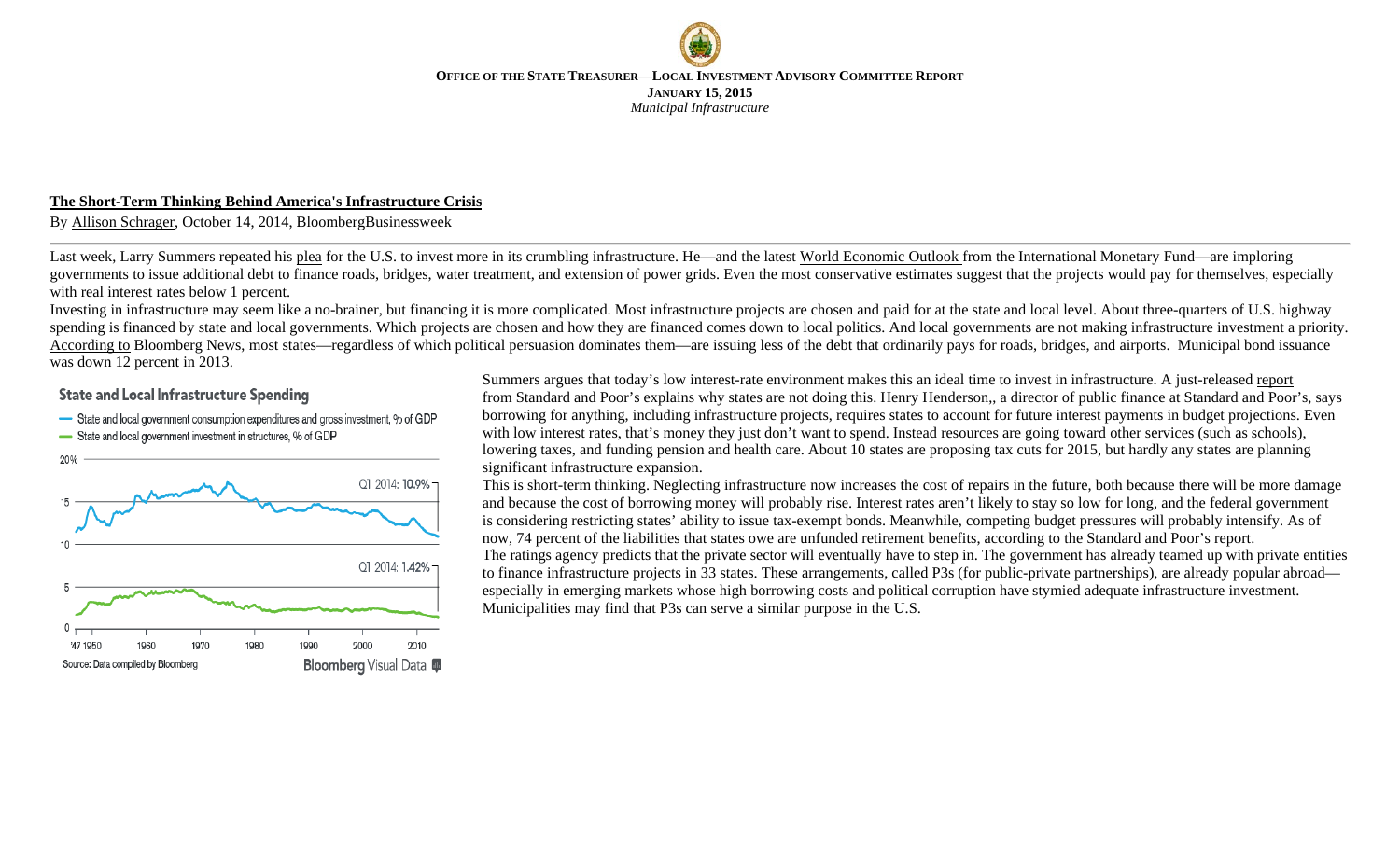

#### **OFFICE OF THE STATE TREASURER—LOCAL INVESTMENT ADVISORY COMMITTEE REPORT JANUARY 15, 2015** *Transportation*

# **Local Investment Advisory Committee Findings: Transportation**

|                       | <b>Resources</b>                                                                                                                                                                                                                                                                                                                                                                                                                                                                                                                                                                                                         |                                                                                                                                                                                                                                                                                                                                                                                                                                                                                                                                                                                                                | <b>Barriers to Financing</b>                                                                                                                                                                                                                                                                                                                                     |                                                                                                                                                                                                                                                                                                                                                                                                                                                                                                                                                                                                                                                                                                                     |                                                                                                                                    |
|-----------------------|--------------------------------------------------------------------------------------------------------------------------------------------------------------------------------------------------------------------------------------------------------------------------------------------------------------------------------------------------------------------------------------------------------------------------------------------------------------------------------------------------------------------------------------------------------------------------------------------------------------------------|----------------------------------------------------------------------------------------------------------------------------------------------------------------------------------------------------------------------------------------------------------------------------------------------------------------------------------------------------------------------------------------------------------------------------------------------------------------------------------------------------------------------------------------------------------------------------------------------------------------|------------------------------------------------------------------------------------------------------------------------------------------------------------------------------------------------------------------------------------------------------------------------------------------------------------------------------------------------------------------|---------------------------------------------------------------------------------------------------------------------------------------------------------------------------------------------------------------------------------------------------------------------------------------------------------------------------------------------------------------------------------------------------------------------------------------------------------------------------------------------------------------------------------------------------------------------------------------------------------------------------------------------------------------------------------------------------------------------|------------------------------------------------------------------------------------------------------------------------------------|
| Category:             | <b>Existing Sources</b>                                                                                                                                                                                                                                                                                                                                                                                                                                                                                                                                                                                                  | <b>Education</b> /                                                                                                                                                                                                                                                                                                                                                                                                                                                                                                                                                                                             | <b>Regulatory</b>                                                                                                                                                                                                                                                                                                                                                | <b>General Barriers</b>                                                                                                                                                                                                                                                                                                                                                                                                                                                                                                                                                                                                                                                                                             | <b>Other Notes</b>                                                                                                                 |
| <b>Transportation</b> |                                                                                                                                                                                                                                                                                                                                                                                                                                                                                                                                                                                                                          | <b>Organization/Admin.</b>                                                                                                                                                                                                                                                                                                                                                                                                                                                                                                                                                                                     | <b>Requireme</b>                                                                                                                                                                                                                                                                                                                                                 |                                                                                                                                                                                                                                                                                                                                                                                                                                                                                                                                                                                                                                                                                                                     |                                                                                                                                    |
|                       |                                                                                                                                                                                                                                                                                                                                                                                                                                                                                                                                                                                                                          |                                                                                                                                                                                                                                                                                                                                                                                                                                                                                                                                                                                                                | nts                                                                                                                                                                                                                                                                                                                                                              |                                                                                                                                                                                                                                                                                                                                                                                                                                                                                                                                                                                                                                                                                                                     |                                                                                                                                    |
|                       | <b>Existing Transportation</b><br>Financing tools include:<br><b>GARVEEs</b><br><b>Private Activity</b><br><b>Bonds</b><br><b>Build America</b><br>$\bullet$<br><b>Bonds</b><br><b>TIFIA</b><br>$\bullet$<br><b>State Infrastructure</b><br><b>Banks</b><br>Non-Transportation<br>Financing specific tools that<br>could be deployed to support<br>VT transportation projects<br>include:<br>Tax Credit for<br>$\bullet$<br>businesses in<br>designated<br>downtowns or<br>village centers for<br>EV charging<br>Transportation<br><b>ESCO</b><br>Tax free employee<br>energy savings<br>accounts<br>Social Impact Bonds | <b>VEIC</b><br>$\bullet$<br>CarShareVT<br>$\bullet$<br><b>Public Transit</b><br>$\bullet$<br>Providers: VT Public<br><b>Transit Association</b><br>(VPTA)<br><b>RPCs</b> and MPO<br>$\bullet$<br>(Chittenden County<br>only): VT<br>Association of<br>Planning and<br>Development<br>Agencies (VAPDA)<br><b>Local Motion</b><br>$\bullet$<br>(Bike/Pedestrian)<br>VT Bike/Pedestrian<br>$\bullet$<br>coalition<br>VT Rail Action<br>$\bullet$<br>Network (VRAN)<br>VT Transportation<br>$\bullet$<br><b>Efficiency Network</b><br>(VTEN)<br>Drive Electric<br>$\bullet$<br>Vermont<br><b>AARP</b><br>$\bullet$ | When federal<br>funds are used<br>for<br>transportation<br>financing Title<br>23 and 49 USC<br>come into<br>$play-$<br>restrictions are<br>prevalent.<br>Air quality<br>regulations<br>impact<br>transportation<br>infrastructure.<br>SIB loans are<br>also regulated<br>under Title 23<br>or Title 49 of<br>the United<br><b>States Code of</b><br>Regulations. | Transportation is funded by<br>grants and direct<br>appropriations.<br><b>Transportation Finance</b><br>programs at the federal<br>level require a scale and<br>scope that usually does not<br>work for VT (e.g. project<br>costs of \$1 billion or more).<br>Transportation<br>$\bullet$<br><b>System Investment</b><br><b>Needs Exceed</b><br>Funding Available<br>at both the Regional<br>and Local Level<br>Federal Highway<br>$\bullet$<br>Trust Fund has not<br>been a stable,<br>reliable source of<br>long term funding in<br>recent years<br>Municipalities will<br>$\bullet$<br>be facing potentially<br>steep transportation<br>system investment<br>costs due to the<br>Lake Champlain<br>TMDL Road and | SIB interest<br>rates are 1%<br>fixed for the<br>term of the loan.<br>Assistance is<br>available from<br>either VEDA or<br>VTrans. |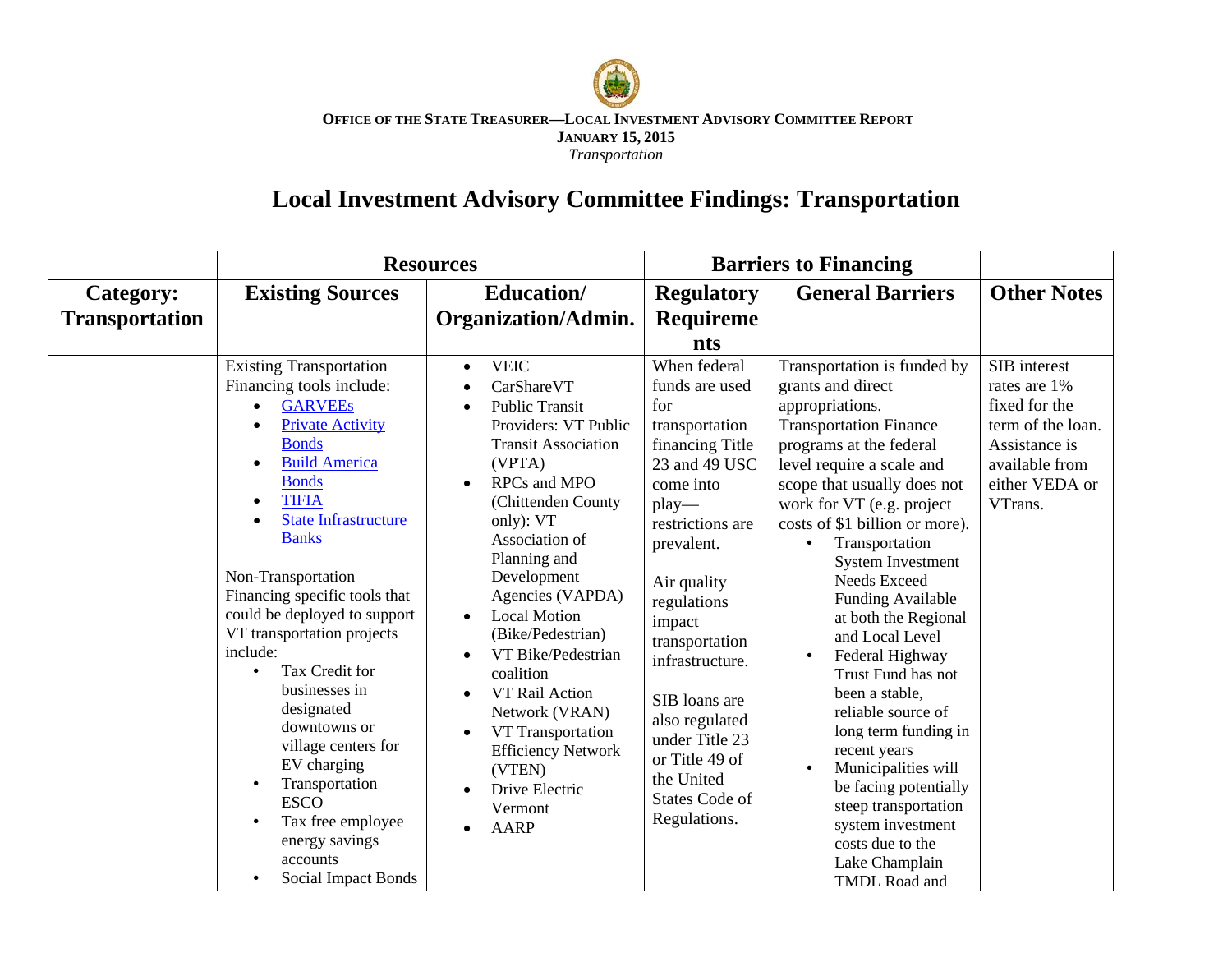

*Transportation*

|                       | <b>Resources</b>                                                                                                                                                                                                                                                                                                                                                                                                                                                                           |                     | <b>Barriers to Financing</b>                                                                                                                                                              |                                                                                                                                                                                                                                                                                                                                                                                                                                                                                                                                              |                    |
|-----------------------|--------------------------------------------------------------------------------------------------------------------------------------------------------------------------------------------------------------------------------------------------------------------------------------------------------------------------------------------------------------------------------------------------------------------------------------------------------------------------------------------|---------------------|-------------------------------------------------------------------------------------------------------------------------------------------------------------------------------------------|----------------------------------------------------------------------------------------------------------------------------------------------------------------------------------------------------------------------------------------------------------------------------------------------------------------------------------------------------------------------------------------------------------------------------------------------------------------------------------------------------------------------------------------------|--------------------|
| Category:             | <b>Existing Sources</b>                                                                                                                                                                                                                                                                                                                                                                                                                                                                    | <b>Education</b> /  | <b>Regulatory</b>                                                                                                                                                                         | <b>General Barriers</b>                                                                                                                                                                                                                                                                                                                                                                                                                                                                                                                      | <b>Other Notes</b> |
| <b>Transportation</b> |                                                                                                                                                                                                                                                                                                                                                                                                                                                                                            | Organization/Admin. | Requireme                                                                                                                                                                                 |                                                                                                                                                                                                                                                                                                                                                                                                                                                                                                                                              |                    |
|                       |                                                                                                                                                                                                                                                                                                                                                                                                                                                                                            |                     | nts                                                                                                                                                                                       |                                                                                                                                                                                                                                                                                                                                                                                                                                                                                                                                              |                    |
|                       | The Vermont State<br>infrastructure Bank<br>Revolving fund loans for<br>public infrastructure<br>including construction or<br>reconstruction of highways,<br>roads and bridges and<br>pedestrian facilities; also<br>construction of certain rail<br>transit or public transit<br>facilities; and construction<br>of electric vehicle charging<br>stations and natural gas<br>refueling stations available<br>for public use. The SIB<br>program is jointly managed<br>by VTrans and VEDA. |                     | SIB loan<br>repayment may<br>commence no<br>later than 5<br>years after<br>project<br>completion.<br>Required<br>borrower<br>equity<br>contribution to<br>project<br>normally 10-<br>20%. | Bridge and<br><b>Standards</b><br>The Public views<br>the Transportation<br>System as one<br>entity, regardless of<br>local, state and<br>federal boundaries<br>SIB projects must be<br>eligible under Title 23 or<br>Title 49 of the United<br><b>States Code of Regulations</b><br>and must demonstrate<br>positive economic<br>development impact.<br>Projects must conform to<br>VTran's Rules on Design<br>Standards.<br>Sophistication of<br>municipality to deal with<br>eligibility requirements and<br>project construction varies. |                    |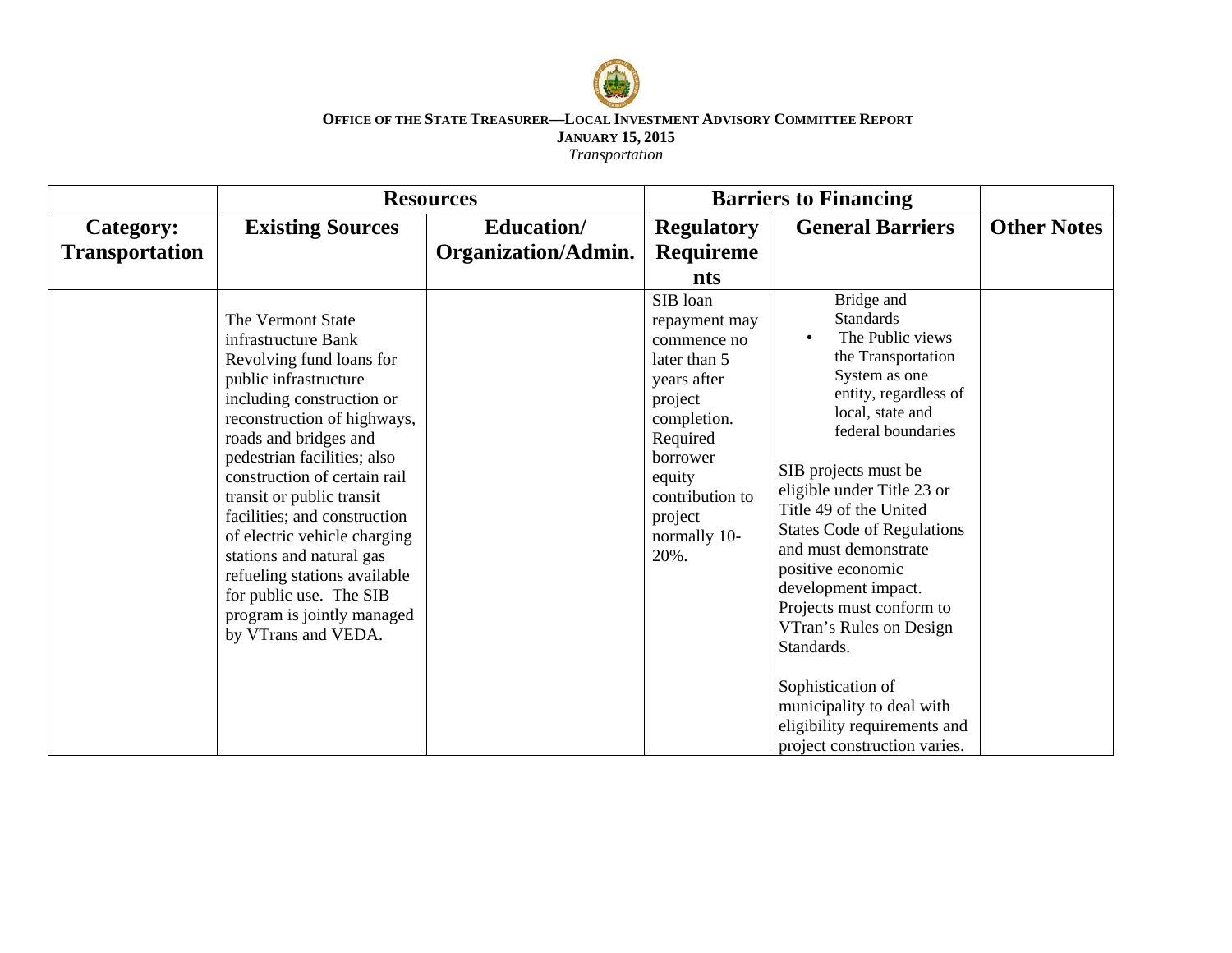

# **Local Investment Advisory Committee Findings: Higher Education**

|                                                       | <b>Resources</b>                                                                                                                                                                                                                                                                                                                                                                                                                                                                                                                               |                                                                                                                                                                                                                                                                                                                                                                                                                                                                                                                     | <b>Barriers to Financing</b>                                                                                                                                                                                                                                                                                                                                                                                                                                                                                                                                                                                 |                                                                                                                                                                                                                                                    |                                                                                                                                                                                                                                                                                                                                                                                                                                                                                                                                                                                                                                                                               |  |
|-------------------------------------------------------|------------------------------------------------------------------------------------------------------------------------------------------------------------------------------------------------------------------------------------------------------------------------------------------------------------------------------------------------------------------------------------------------------------------------------------------------------------------------------------------------------------------------------------------------|---------------------------------------------------------------------------------------------------------------------------------------------------------------------------------------------------------------------------------------------------------------------------------------------------------------------------------------------------------------------------------------------------------------------------------------------------------------------------------------------------------------------|--------------------------------------------------------------------------------------------------------------------------------------------------------------------------------------------------------------------------------------------------------------------------------------------------------------------------------------------------------------------------------------------------------------------------------------------------------------------------------------------------------------------------------------------------------------------------------------------------------------|----------------------------------------------------------------------------------------------------------------------------------------------------------------------------------------------------------------------------------------------------|-------------------------------------------------------------------------------------------------------------------------------------------------------------------------------------------------------------------------------------------------------------------------------------------------------------------------------------------------------------------------------------------------------------------------------------------------------------------------------------------------------------------------------------------------------------------------------------------------------------------------------------------------------------------------------|--|
| <b>Category:</b><br><b>Higher</b><br><b>Education</b> | <b>Existing Sources</b>                                                                                                                                                                                                                                                                                                                                                                                                                                                                                                                        | Education/Organization/<br>Admin.                                                                                                                                                                                                                                                                                                                                                                                                                                                                                   | <b>Regulatory Requirements</b>                                                                                                                                                                                                                                                                                                                                                                                                                                                                                                                                                                               | <b>Financing</b><br><b>Limitations</b>                                                                                                                                                                                                             | <b>General Barriers</b>                                                                                                                                                                                                                                                                                                                                                                                                                                                                                                                                                                                                                                                       |  |
|                                                       | The common<br>components of a<br>financial aid "package"                                                                                                                                                                                                                                                                                                                                                                                                                                                                                       | The VSAC Web site provides<br>comprehensive information and<br>advice about federal and private                                                                                                                                                                                                                                                                                                                                                                                                                     | The regulatory environment is<br>congested, with the following:                                                                                                                                                                                                                                                                                                                                                                                                                                                                                                                                              | (term, size,<br>time)<br>See Exhibit A for<br>Federal loan<br>limits.                                                                                                                                                                              | The high cost of attending college<br>presents the initial, substantial barrier<br>in this area of the capital needs of the                                                                                                                                                                                                                                                                                                                                                                                                                                                                                                                                                   |  |
|                                                       | for a student with<br>financial need typically<br>would include:<br>1. College grants $\&$<br>scholarships<br>2. Federal Pell grant<br>3. Vermont grant (VSAC)<br>4. Private scholarships<br>5. Fed. Suppl. Ed.<br><b>Opportunity Grant</b><br>6. Federal work-study<br>7. Federal Perkins loan<br>8. Subsidized Federal<br>Loan<br>9. Unsubsidized Federal<br>loan<br>10. Federal PLUS<br>(parent) loan<br>11. VSAC Advantage<br>loan (a non-federal loan)<br>12. Other funds provided<br>by the student and/or the<br>student's parents (the | education loans.<br>http://services.vsac.org/wps/wcm/co<br>nnect/vsac/vsac/pay+for+college/fu<br>nding+sources/loans/vsac+-+pay+-<br>+funding+sources+-+loans<br>VSAC provides other opportunities<br>for students and parents to learn<br>their way through the maze of<br>college planning, college<br>applications, financial aid<br>applications, and more. See:<br>http://vsac-<br>web.ungerboeck.com/coe/coe p1 a<br>$ll.$ aspx?oc= $10\&cc = STAND$<br>(presentations on filling out<br>financial aid forms) | Federal consumer lending<br>regulations, including Federal Trade<br>Commission, Consumer Financial<br>Protection Bureau, Telephone<br><b>Consumer Protection Act (regulating</b><br>the calling of borrower's on their cell<br>phones), Fair Debt Collection<br>Practices Act.<br>State consumer lending regulations,<br>including different versions of the<br><b>Unfair Consumer Practices Act.</b><br>Federal student loans generally are<br>not subject to state consumer<br>protection laws, but VSAC's<br>Advantage Loans are subject to them<br>in the states where borrowers in<br>repayment reside. | The VSAC<br>Advantage Loan<br>has no absolute<br>limit, although the<br>loan cannot<br>exceed the total<br>cost of attendance<br>and the loan itself<br>is subject to<br>underwriting<br>standards and the<br>credit strength of<br>the co-signer. | state. To state the obvious, if the cost<br>of attendance were substantially lower,<br>the need for student loans would be<br>that much less intimidating and<br>therefore more obtainable. A report<br>being issued by the study committee<br>established pursuant to Act 148 (2014)<br>of the Vermont General Assembly<br>addresses the serious, chronic<br>underfunding of Vermont's students,<br>UVM and the Vermont State Colleges<br>and makes policy recommendations on<br>how to address the problem. The<br>report will be available through the<br>Legislative Council on January 15,<br>2015.<br>http://legislature.vermont.gov/reports-<br>and-research/find/2016 |  |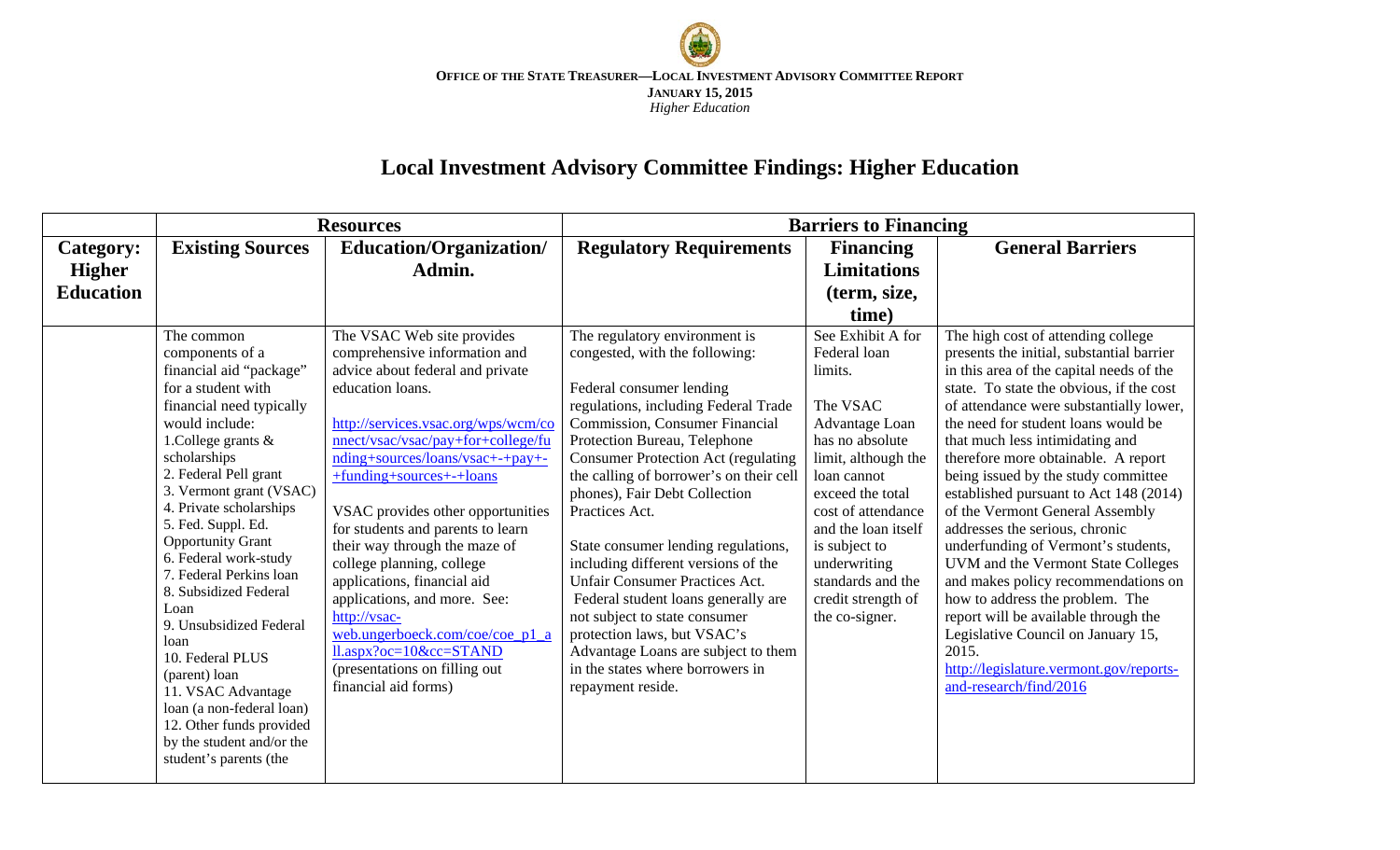

#### **OFFICE OF THE STATE TREASURER—LOCAL INVESTMENT ADVISORY COMMITTEE REPORT JANUARY 15, 2015** *Higher Education*

|                  | <b>Resources</b>                                                                                                                                                                               |                                                                                                                                                                                                                                                                                                                                                                                                                                                                                                                                                                                                                                                                                    | <b>Barriers to Financing</b>                                                                                                                                                                                                                                                                                                                                                                                                                                                                                                                                                                                                                                                                                                                    |                                                                                                                                                                                                                                                                                                                              |                                                                                                                                                                                                                                                                                                                                                                                                                                                                                                                                                                                                                                                                                                                                            |  |
|------------------|------------------------------------------------------------------------------------------------------------------------------------------------------------------------------------------------|------------------------------------------------------------------------------------------------------------------------------------------------------------------------------------------------------------------------------------------------------------------------------------------------------------------------------------------------------------------------------------------------------------------------------------------------------------------------------------------------------------------------------------------------------------------------------------------------------------------------------------------------------------------------------------|-------------------------------------------------------------------------------------------------------------------------------------------------------------------------------------------------------------------------------------------------------------------------------------------------------------------------------------------------------------------------------------------------------------------------------------------------------------------------------------------------------------------------------------------------------------------------------------------------------------------------------------------------------------------------------------------------------------------------------------------------|------------------------------------------------------------------------------------------------------------------------------------------------------------------------------------------------------------------------------------------------------------------------------------------------------------------------------|--------------------------------------------------------------------------------------------------------------------------------------------------------------------------------------------------------------------------------------------------------------------------------------------------------------------------------------------------------------------------------------------------------------------------------------------------------------------------------------------------------------------------------------------------------------------------------------------------------------------------------------------------------------------------------------------------------------------------------------------|--|
| <b>Category:</b> | <b>Existing Sources</b>                                                                                                                                                                        | Education/Organization/                                                                                                                                                                                                                                                                                                                                                                                                                                                                                                                                                                                                                                                            | <b>Regulatory Requirements</b>                                                                                                                                                                                                                                                                                                                                                                                                                                                                                                                                                                                                                                                                                                                  | <b>Financing</b>                                                                                                                                                                                                                                                                                                             | <b>General Barriers</b>                                                                                                                                                                                                                                                                                                                                                                                                                                                                                                                                                                                                                                                                                                                    |  |
| <b>Higher</b>    |                                                                                                                                                                                                | Admin.                                                                                                                                                                                                                                                                                                                                                                                                                                                                                                                                                                                                                                                                             |                                                                                                                                                                                                                                                                                                                                                                                                                                                                                                                                                                                                                                                                                                                                                 | <b>Limitations</b>                                                                                                                                                                                                                                                                                                           |                                                                                                                                                                                                                                                                                                                                                                                                                                                                                                                                                                                                                                                                                                                                            |  |
| <b>Education</b> |                                                                                                                                                                                                |                                                                                                                                                                                                                                                                                                                                                                                                                                                                                                                                                                                                                                                                                    |                                                                                                                                                                                                                                                                                                                                                                                                                                                                                                                                                                                                                                                                                                                                                 | (term, size,                                                                                                                                                                                                                                                                                                                 |                                                                                                                                                                                                                                                                                                                                                                                                                                                                                                                                                                                                                                                                                                                                            |  |
|                  |                                                                                                                                                                                                |                                                                                                                                                                                                                                                                                                                                                                                                                                                                                                                                                                                                                                                                                    |                                                                                                                                                                                                                                                                                                                                                                                                                                                                                                                                                                                                                                                                                                                                                 | time)                                                                                                                                                                                                                                                                                                                        |                                                                                                                                                                                                                                                                                                                                                                                                                                                                                                                                                                                                                                                                                                                                            |  |
|                  | "Expected Family<br>Contribution")<br>See this VSAC Web site<br>for additional and more<br>detailed information:<br>http://services.vsac.org/<br>wps/wcm/connect/vsac/v<br>sac/pay+for+college | http://vsac-<br>web.ungerboeck.com/coe/coe_p1_a<br>$ll.$ aspx?oc= $10$ &cc=COLL<br>(list of college fairs, visits and open<br>houses)<br>http://vsac-<br>web.ungerboeck.com/coe/coe_p1_a<br>$ll.$ aspx?oc= $10$ &cc=COLL<br>(paying for college presentations)<br>See the December 18, 2014 report<br>of the Vermont Financial Literacy<br>Task Force, published by the<br>Champlain College Center for<br>Financial Literacy, here:<br>http://www.champlain.edu/Docume<br>nts/Centers-of-Excellence/Center-<br>for-Financial-<br>Literacy/VT FinancialLit ActionPl<br>an.pdf<br>The report includes an extensive list<br>of financial literacy resources<br>available in Vermont. | The U.S. Department of Education<br>closely regulates the federal loans<br>VSAC services, both the "old" loans<br>made under the Federal Family<br>Education Loan Program and the<br>loans now being made under the<br>Federal Direct Loan Program.<br>Currently, the IRS is interpreting the<br>Internal Revenue Code to make tax<br>exempt financing unavailable for (a)<br>education loans made directly to a<br>student's parent $(s)$ and $(b)$ education<br>loans made to refinance prior<br>education loans (e.g., to obtain a<br>lower interest rate). VSAC is<br>approaching the U.S. Treasury with a<br>proposal to change this<br>interpretation, as these loan types are<br>essential to a sound and fair<br>education loan system. | Ten years is the<br>standard<br>repayment period<br>for the Advantage<br>Loan. Federal<br>loan repayment<br>options are more<br>flexible. See,<br>generally:<br>http://services.vsa<br>c.org/wps/wcm/co<br>nnect/vsac/vsac/pa<br>y+for+college/fun<br>ding+sources/loan<br>$s/vsac++pay+-$<br>+funding+sources<br>$++$ loans | The cost of attendance drives the<br>amount of student loan debt incurred<br>by students and their parents, creating<br>repayment hardships and forcing many<br>students to delay or defer important<br>life decisions about families and home-<br>buying.<br>Other significant barriers are:<br>1. Loan limits imposed under the<br>federal loan programs. The limits are<br>very dated and do not reflect the<br>current costs of attending college.<br>2. Credit and underwriting standards<br>imbedded in private loan programs;<br>these generally require a creditworthy<br>co-signer. If such a co-signer is not<br>available, the loan is not made and the<br>student may be unable to attend<br>college or be forced to drop out. |  |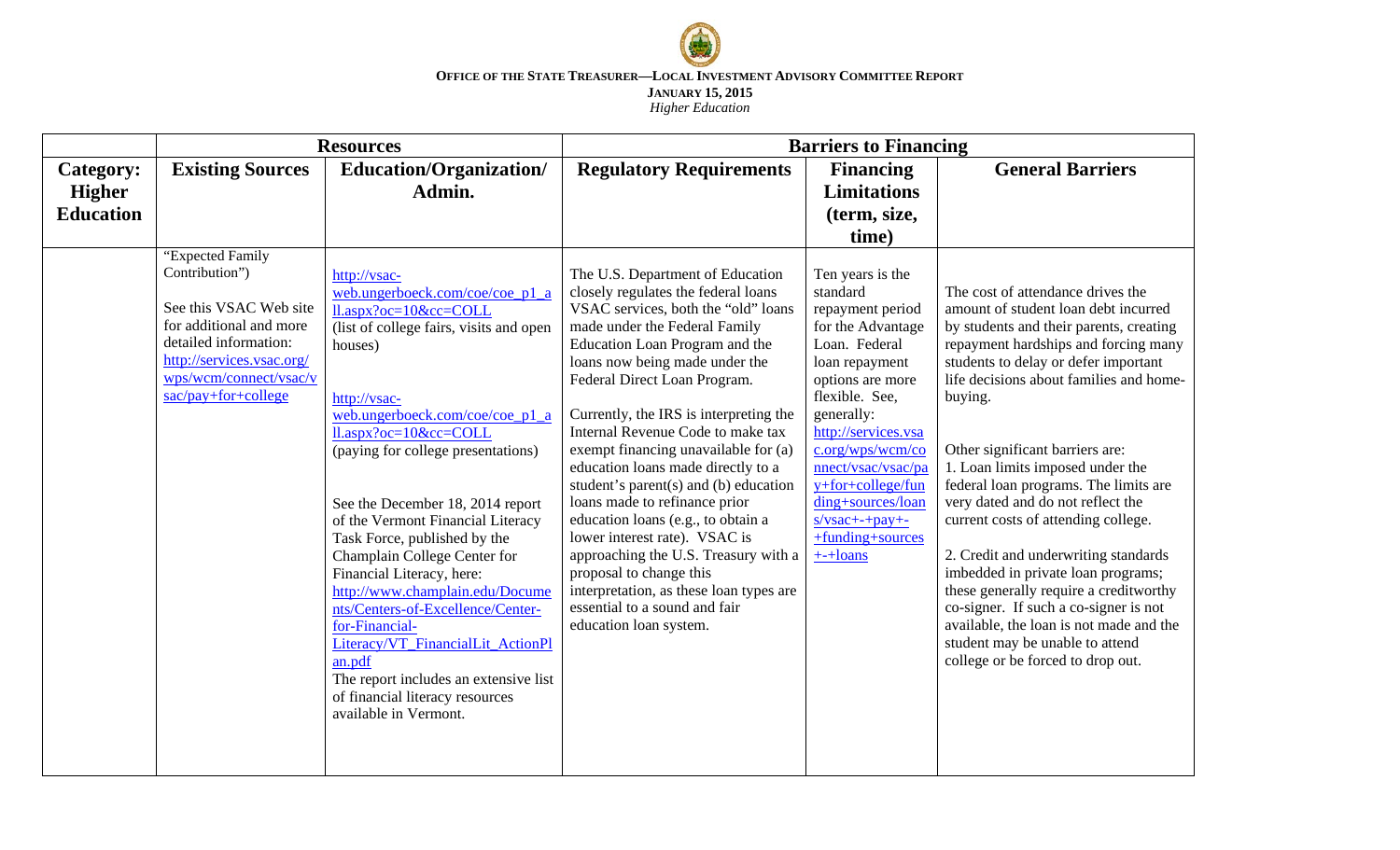

#### **OFFICE OF THE STATE TREASURER—LOCAL INVESTMENT ADVISORY COMMITTEE REPORT JANUARY 15, 2015** *Higher Education*

|                                                       | <b>Resources</b>        |                                                                                                                                                                                                                                               | <b>Barriers to Financing</b>   |                                                                 |                         |  |
|-------------------------------------------------------|-------------------------|-----------------------------------------------------------------------------------------------------------------------------------------------------------------------------------------------------------------------------------------------|--------------------------------|-----------------------------------------------------------------|-------------------------|--|
| <b>Category:</b><br><b>Higher</b><br><b>Education</b> | <b>Existing Sources</b> | Education/Organization/<br>Admin.                                                                                                                                                                                                             | <b>Regulatory Requirements</b> | <b>Financing</b><br><b>Limitations</b><br>(term, size,<br>time) | <b>General Barriers</b> |  |
|                                                       |                         | The Vermont State Treasurer takes<br>an active role in promoting<br>financial literacy in Vermont; her<br>office is a source of information and<br>resources on financial literacy:<br>http://www.vermonttreasurer.gov/fi<br>nancial-literacy |                                |                                                                 |                         |  |
|                                                       |                         | The U.S. Department of Education<br>now makes/originates all federal<br>education loans. The servicing and<br>collection of the federal loans is<br>contracted out by the DOE to<br>various contractors, including<br>VSAC.                   |                                |                                                                 |                         |  |
|                                                       |                         | VSAC originates its Advantage<br>loans.<br>Other lenders also provide non-<br>federal loans.                                                                                                                                                  |                                |                                                                 |                         |  |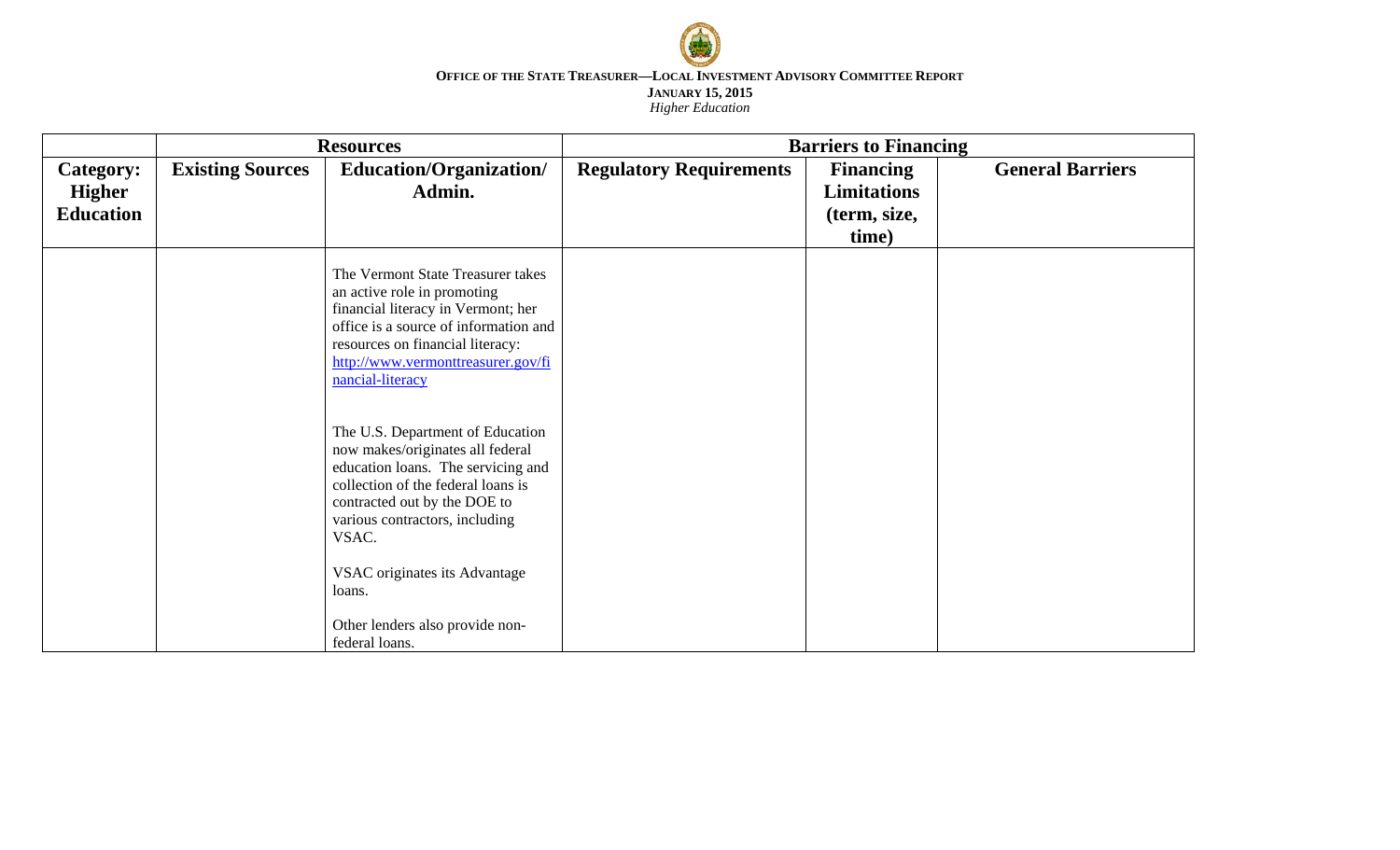**OFFICE OF THE STATE TREASURER—LOCAL INVESTMENT ADVISORY COMMITTEE REPORT JANUARY 15, 2015** *Higher Education*

### **Notes related to findings:**

- 1. Tax-Exempt Debt Unavailable to Fund Education Loans Made Directly to a student's parent:
- Section  $144(b)(1)(B)$  of the Internal Revenue Code governs the use of Private Activity Bonds (PAB). This section authorizes the funding of education loans to students and to the parents of students under the Higher Education Act of 1965 (HEA). The section also authorizes the funding of non-federal education loans made by eligible state entities such as VSAC.
- An ambiguity in the section has created uncertainty as to whether PAB may be used to make non-federal education loans to parents of students where the student is not a co-borrower. In VSAC's experience and judgment, origination of these parent loans would substantially reduce the cost of higher education for many families.
- The "fix" for this problem is either of the following:
- The IRS could issue a Revenue Ruling clarifying that PAB in fact can be used under a State-approved program for loans made directly to parents for education expenses incurred by a student.
- Treasury could revise/amend its regulations under Section 144(b)(1)(B) of the Code to eliminate the existing ambiguity.
- The LIAC recommends that the state work with its Congressional delegation to secure one of these fixes. Specifically, we recommend that the General Assembly adopt a Resolution explaining the problem and urging appropriate action by the IRS and the U.S. Treasury.
- 2. Tax-Exempt Debt Unavailable to Fund Loans Made to Refinance a Student Loan:
- A comparable ambiguity exists under Section 144(b)(1)(B) of the Internal Revenue Code concerning the use of PAB to finance loans to refinance prior education loans. The ambiguity is denying students and parents access to lower interest rates available under current market conditions and with less costly tax-exempt financing. The LIAC therefore recommends that the state work with its Congressional delegation to secure one of these fixes. Specifically, we recommend that the General Assembly adopt a Resolution explaining the problem and urging appropriate action by the IRS and the U.S. Treasury.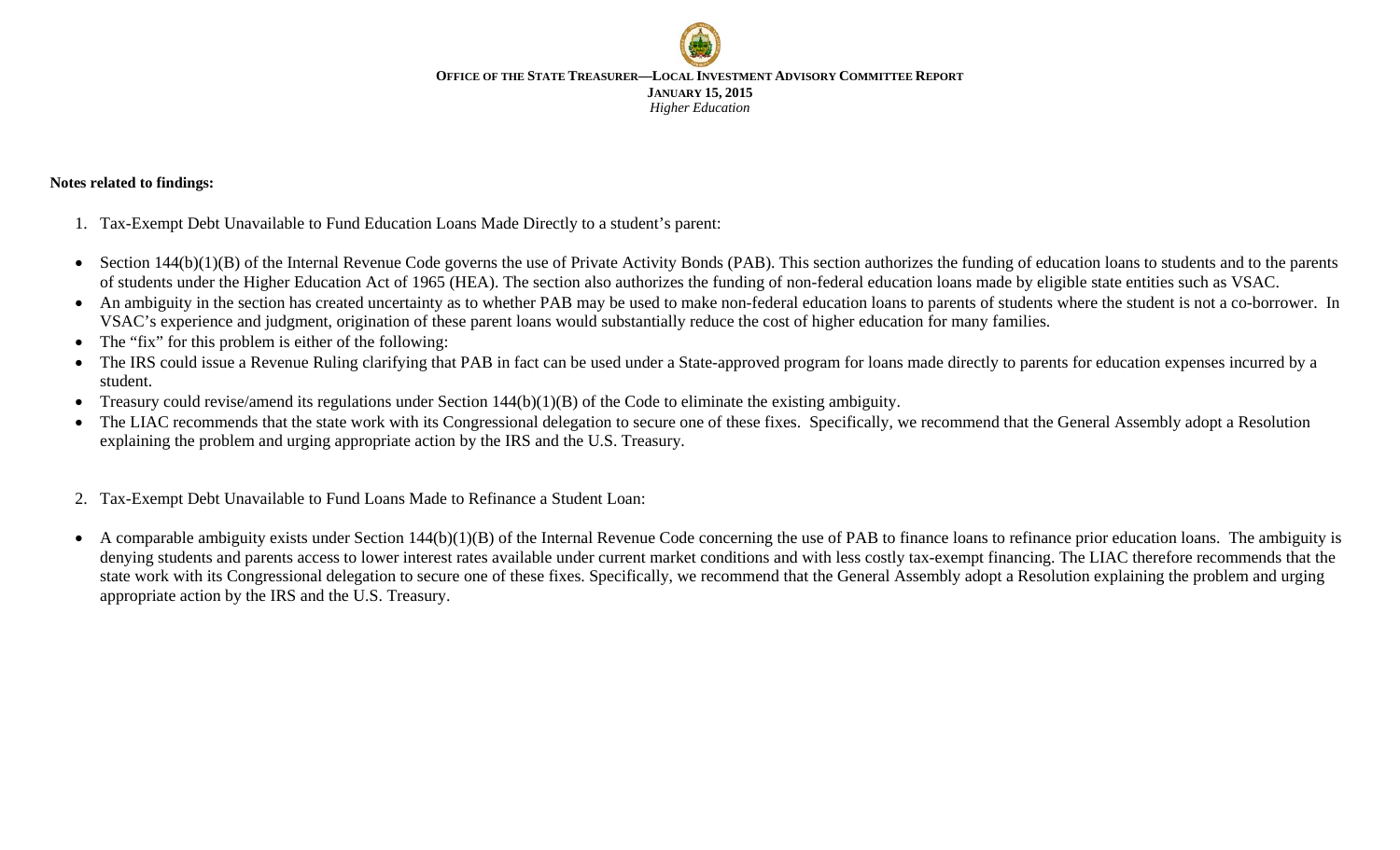

- 3. Federal Education Loan Interest Rates Are Far Higher than the Market Justifies:
- Congress sets the interest rates for the federal education loans. The rates are fixed, not variable, and require legislation to be changed. Currently, the rates are as displayed in the following chart:

| <b>Exhibit A</b>          |                                                  |                                                               |  |  |  |  |  |
|---------------------------|--------------------------------------------------|---------------------------------------------------------------|--|--|--|--|--|
| <b>Loan Type</b>          | <b>Borrower Type</b>                             | Loans first disbursed on or after 7/1/14 and before<br>7/1/15 |  |  |  |  |  |
| Direct Subsidized Loans   | Undergraduate                                    | 4.66%                                                         |  |  |  |  |  |
| Direct Unsubsidized Loans | Undergraduate                                    | 4.66%                                                         |  |  |  |  |  |
| Direct Unsubsidized Loans | <b>Graduate or Professional</b>                  | 6.21%                                                         |  |  |  |  |  |
| Direct PLUS Loans         | Parents and Graduate or Professional<br>Students | 7.21%                                                         |  |  |  |  |  |

• These rates clearly exceed the cost of funds for the U.S. Department of Education, i.e., the Treasury borrowing rate, even when a margin for the cost of servicing the loans is added. We recommend that the Congress significantly reduce these interest rates to lower the cost of education loans, and that the state work with its Congressional delegation to achieve this goal. This goal could be added to the Resolution described above.